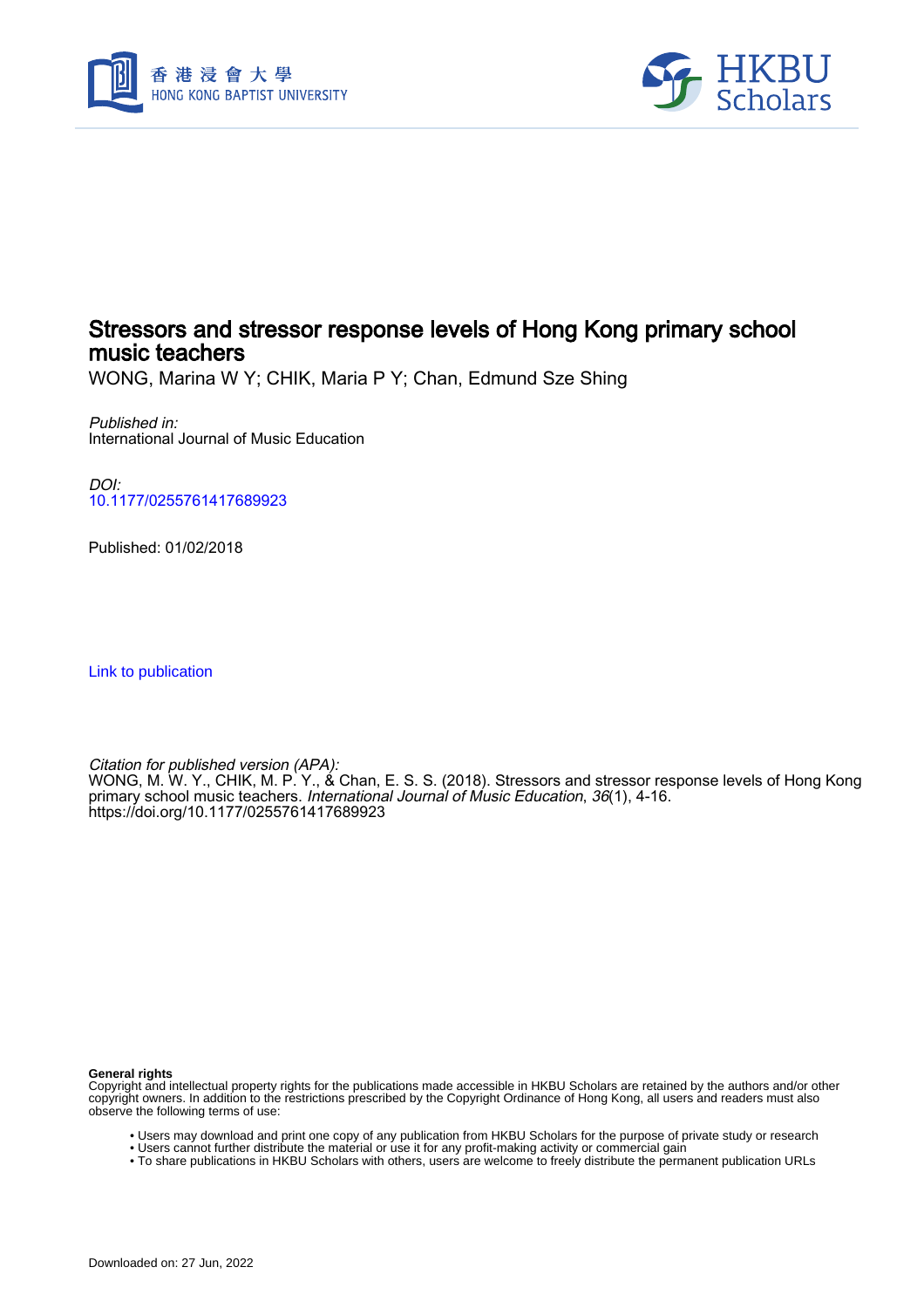Title: Stressors and stressor response levels of Hong Kong Primary Schools Music Teachers By Dr. Marina Wai-Yee Wong, Dr. Maria Pik-Yuk. Chik & Dr. Sze-Shing Edmund, Chan

#### Abstract

Responses from 309 randomly sampled Hong Kong primary school music teachers to the shortened version of the Chinese Teacher Stress Questionnaire were subjected to a descriptive percentage analysis, one-way ANOVA and independent t-test. Obtained results identify five key stressors: "changing education policy of the government"; "being observed by colleague, student teachers' college tutors, inspectors or parents"; "too much subject matter to teach"; 'inclusive education' and "additional administrative work". An explanation is offered identifying stressor-responses being underpinned by either global or contextual issues while others by a combination of both. Uniquely, results display no significant statistical evidence to link music teachers' stressor response levels neither with age, teaching experience, education, specialization nor teaching-related workload. The evidence here supports the view that stressors are neutral and reported stressor response levels reflect global or contextual factors which can be intensified by a combination of both. (142 words)

.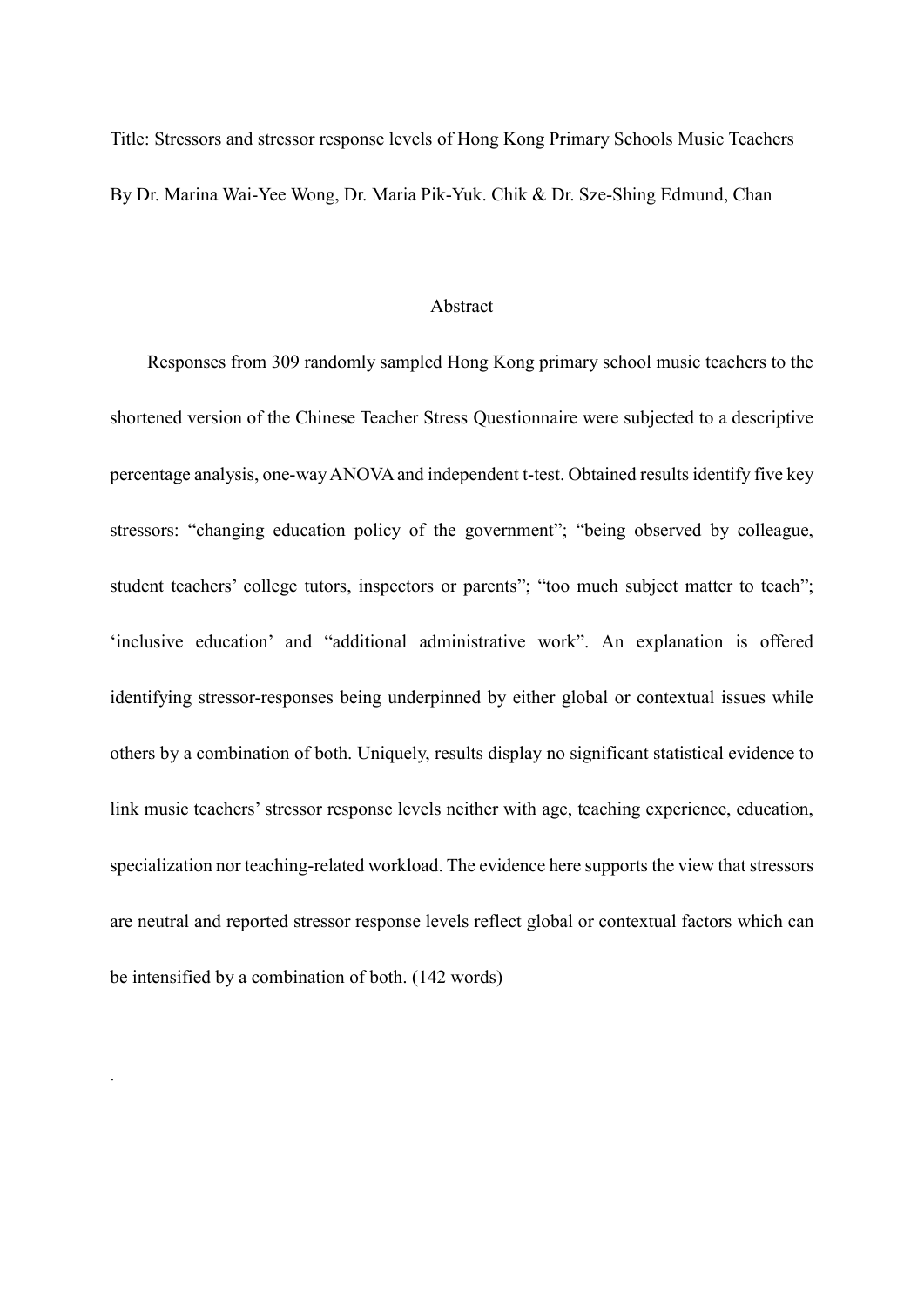Title: Stressors and stressor response levels of Hong Kong Primary Schools Music Teachers By Dr. Marina Wai-Yee Wong, Dr. Maria Pik-Yuk. Chik & Dr. Sze-Shing Edmund, Chan

### Background

An understanding of stress has developed over time. According to Cacioppo and Freberg (2013), "stress is an unpleasant emotional state that results from the perception of danger. The source of stress is referred to as a stressor" (p. 788). Selye (1974) categorized stress as four variations on one axis, there is good stress (eustress) and bad stress (distress); on the other is overstress (hyperstress) and understress (hypostress). Eustress and distress are the two main kinds of stressors. Developing this understanding, Selye (1983) subsequently noted that stress itself is neutral, but what varies is the degree of response. More recently, Hargrove et al., (2013) refine the terminology by noting that a stressor is inherently neutral, what induces either distress or eustress lies in individual response differences.

Over time, there have been differing views of the relationship between stressors and individual stressor responses – initially the focus centred on persistent stressors within unavoidable contexts (Pinquart & Sorensen, 2003); then broadened to consider stressor types and individual characteristics such as age and physical well-being (Schneiderman et al., 2005); subsequently the focus shifted to consider the individual's coping resources (Schlotz et al., 2011) and individual's personality characteristics (such as level of neuroticism), genetics,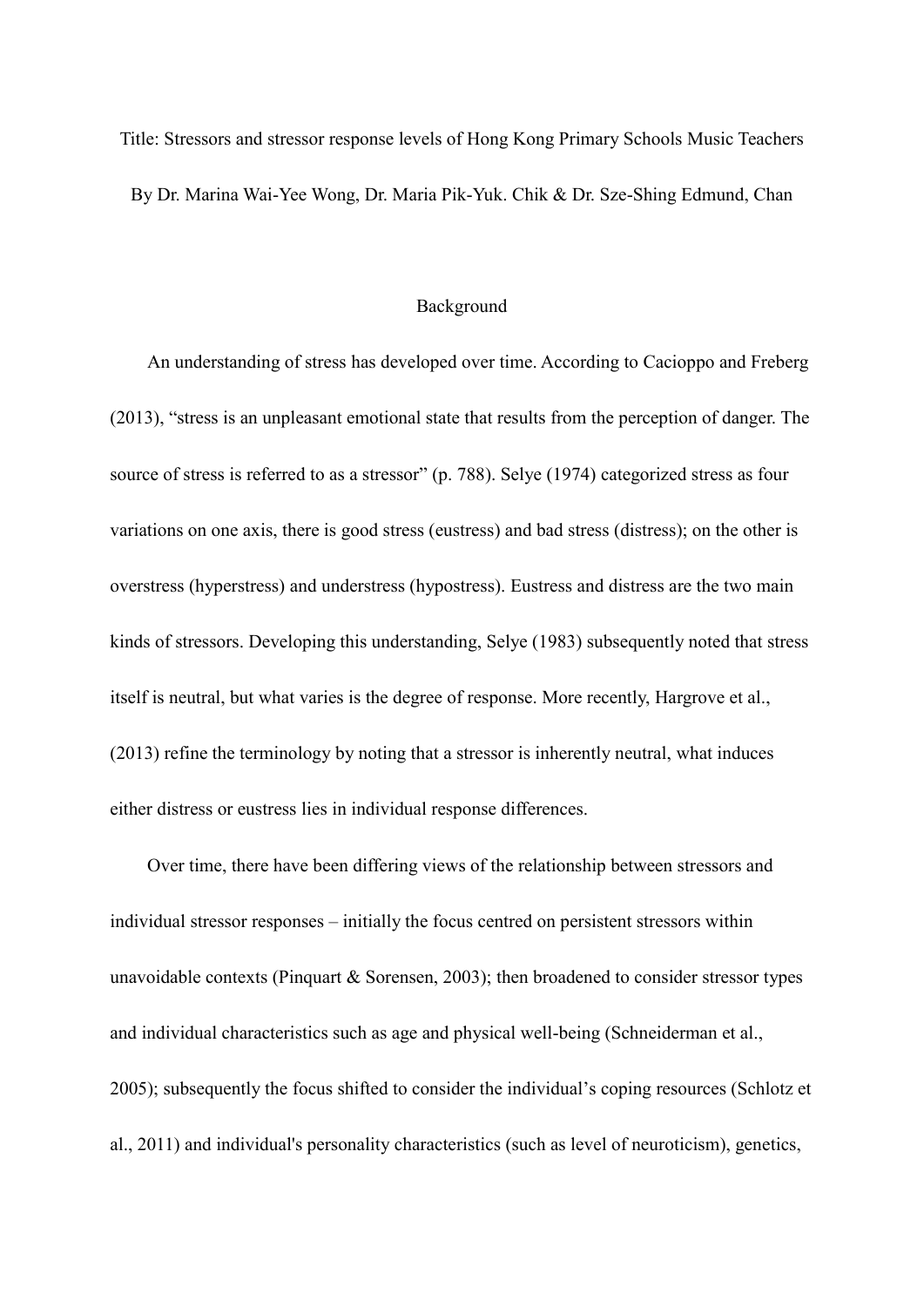and childhood experiences (Jeronimus et al., 2014). However, as Kobasa (1982) reminds us, it is possible for individuals to exhibit hardiness—a term referring to the ability to be both chronically stressed and healthy. Explaining displays of hardiness is the significant role of individual belief – where one's belief that stress does not affect health significantly decreases the risk of illness or disease (Keller et al., 2012). In sum, the relationship between stressors and individual stressor responses is complex and may contain a lot of personal and environmental variables.

Seeking clarity on the usage of the term 'stress', Koolhaas' (2011) meta-analysis results display that stress should be restricted to conditions where the demand from the environment exceeds a person's natural regulatory capacity. It is this negative view of stress that is adopted here, a view illustrated by Kyriacou's (2001) definition of teacher stress as being the experience "of unpleasant, negative emotions, such as anger, anxiety, tension, frustration or depression, resulting from some aspect of their work as a teacher"(p. 28).

Current research studies suggest a global interest in teacher stress – Norway (Skaalvik & Skaalvik, 2015); USA (Richards, 2012); China (Liu & Onwuegbuzie, 2012); Australia (Howard & Johnson, 2004); Hong Kong (Chan, 2002); Sweden (Jacobsson et al., 2001); South Africa (Rigby & Bennett, 1996), Denmark (Schaufeli & Daamen, 1994) and Jamaica (Soyibo, 1994). Reflecting these cultural diversities, a range of research instruments are reported, such as the "Scale of vocational high school teachers' work stress" (Chang et al.,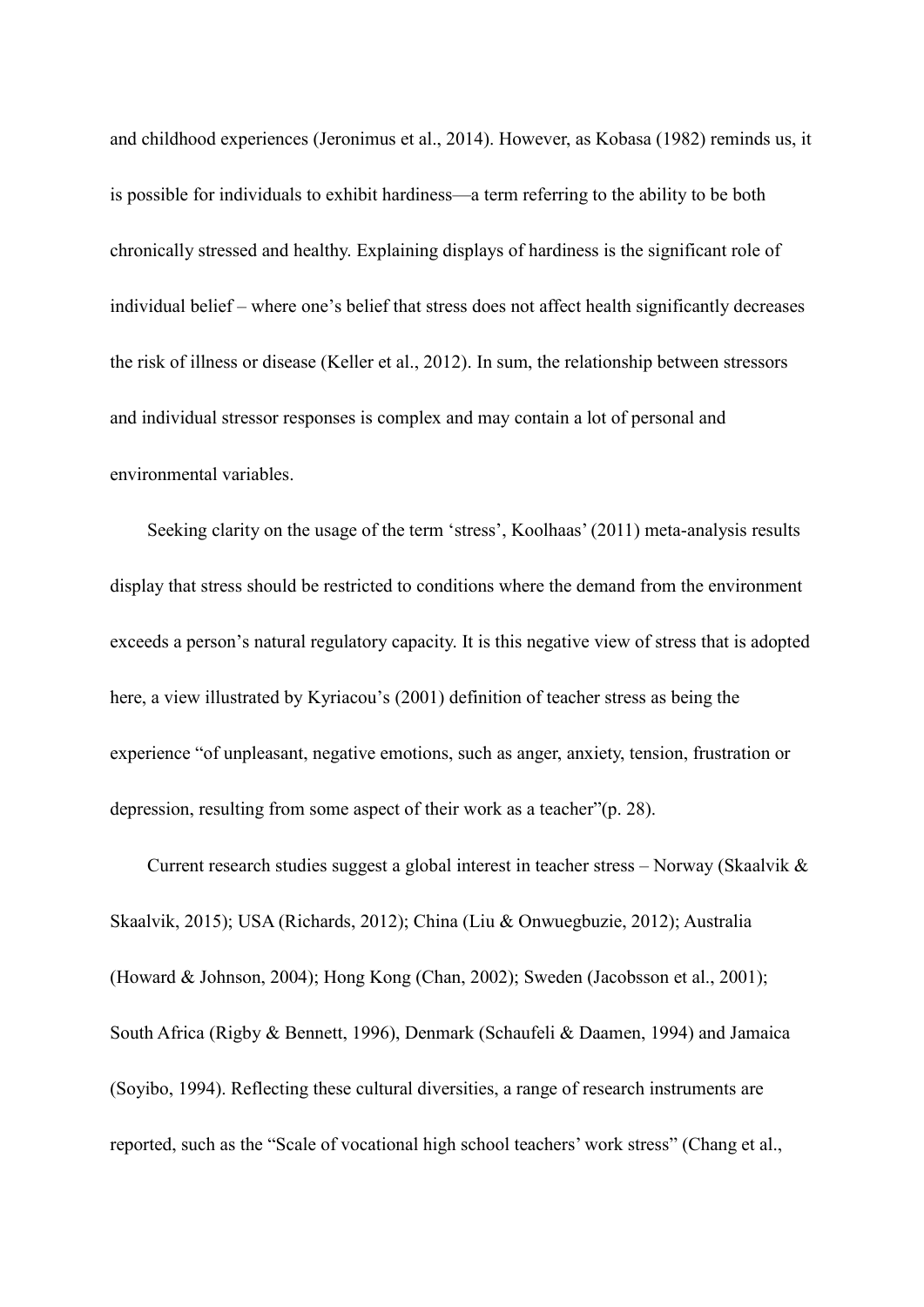2015); the "Teacher Stress Inventory and the Coping Scale for Adults" (Richards, 2012), "Teachers' Attribution of Responsibility for Stress Scale" (McCormick et al., 2006) and "Teacher Stress Inventory" (Fimian, 1984).

Despite these differing research instruments, their reported stressors are remarkably consistent - "students' challenging behaviors" in inclusive schools (Pepe & Addimando, 2013); the "challenges of accountability" due to education reform and inadequate preparation time (Luk-Fong, 2009; Richards, 2012; Scheib, 2003); insufficient support for students' learning and inadequate resources for teaching and learning (Ball & Anderson-Butcher, 2014; Richards, 2012). However, within the field of music teacher education, there are few current stress studies. Reported qualitative studies include Scheib (2003), Krueger (2000) and Cox (1999). Reported quantitative studies are marginally more current (Chan & Jamaludin, 2010; Drummond, 2001; Gordon, 2002; Hamann, 1990; Jamaludin & Ghazali, 2012; Scheib, 2006; Kelly, 1999).

These studies identify an array of music teachers' stressors: non-teaching administrative duties; discipline problems; inadequate preparation time, insufficient school support, education reform, lack of social support and recognition, lack of confidence in music teaching and tensions between being a musician and an educator. However, this array of stressors reflects research grounded in Western countries. One exception here is the report by Chan & Jamaludin (2010) that identified two stressors of significance for music teachers in Malaysia –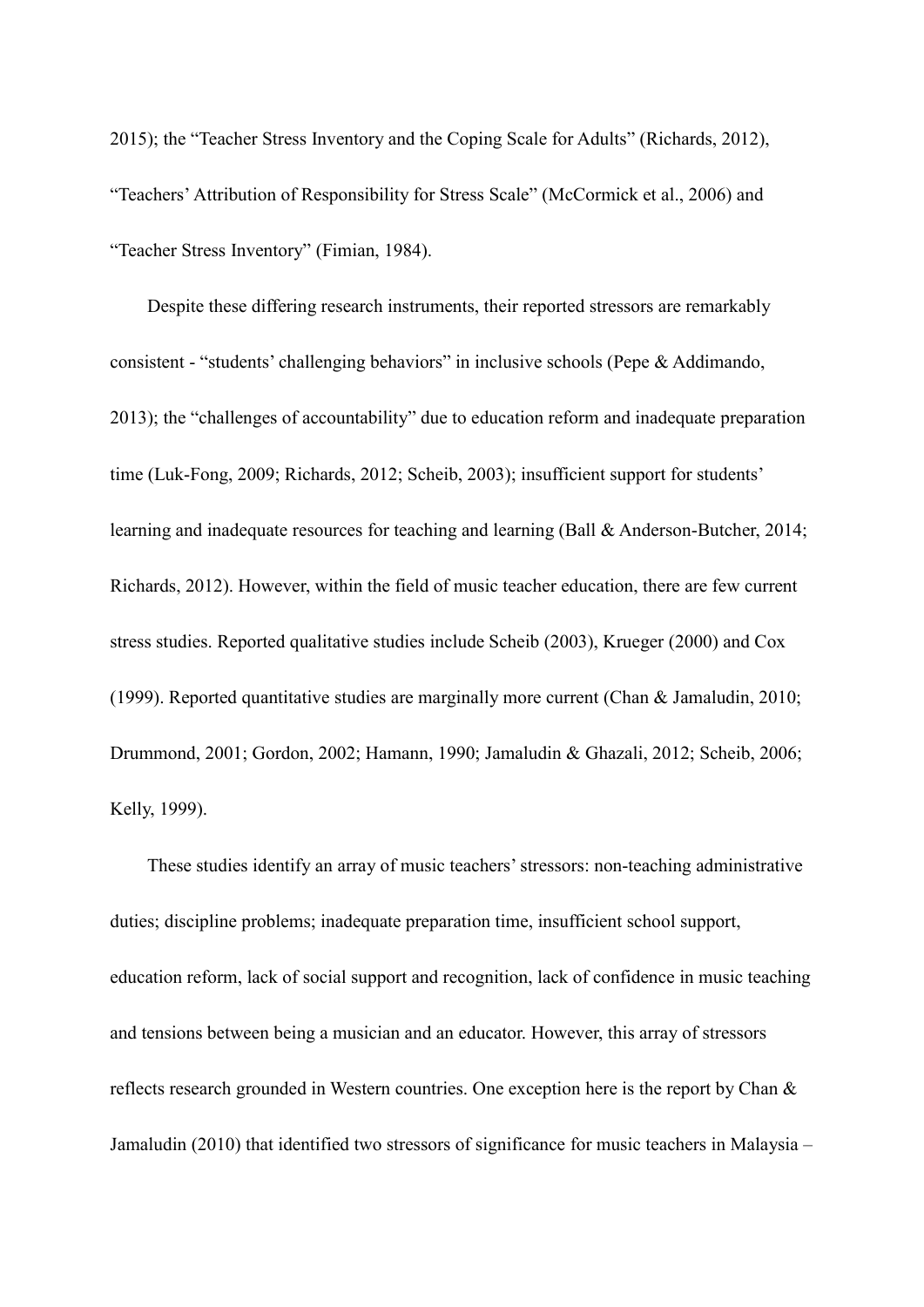"fear of music for going against the Islamic values" and "lack of confidence of teaching" among untrained music teachers. This paper now reports on research into stressors within another Asian context, that of music teachers in Hong Kong's Primary schools.

# **Purpose of Study**

The purpose of this research was to investigate three research questions:

(1) What do Hong Kong primary music teachers consider to be their main stressors?

(2) How responsive are Hong Kong primary music teachers to these stressors?

(3) Does a music teacher's age, teaching experience, training and workload have a significant impact on their response levels to these stressors?

## Procedures and Results

## *Sampling*

Employing a quantitative research method (Creswell 2015), of the 455 government funded primary schools in Hong Kong (circa 2013-2014), 200 schools (43.4%) across every school district were contacted on a random selection basis. Of these 200 school contacts, 94 schools (47%) responded positively. Within these 94 primary schools, the number of music teachers varied (ranging from 1 to 12 teachers of music), accordingly the number of questionnaires issued was 453. From this number, 309 questionnaires were returned giving a response rate of 0.68.

## *The instrument*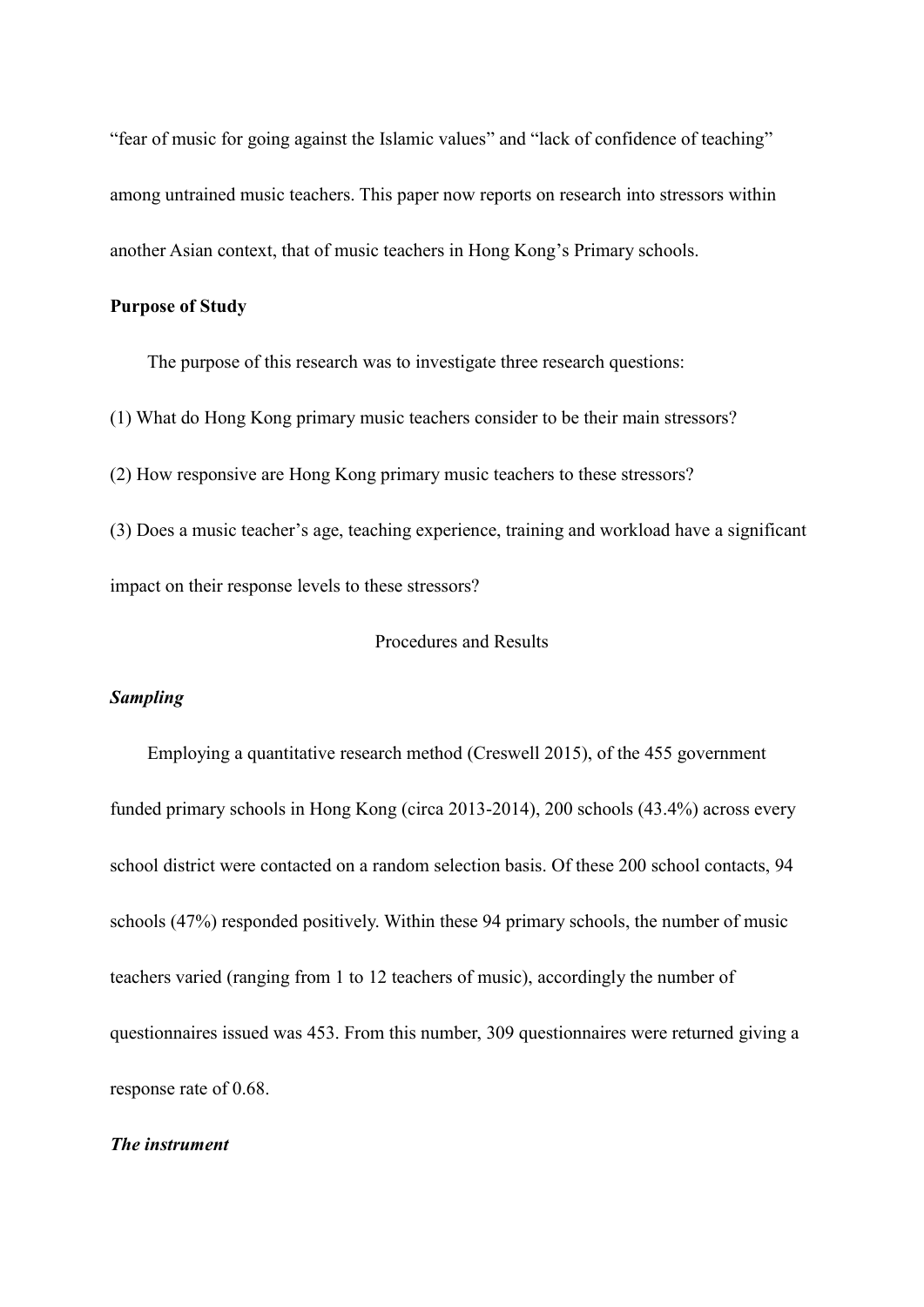The instrument used for this research was the shortened version of the Chinese Teacher Stress Questionnaire (CTSQ). The original version of the CTSQ by Kyriacou and Chien (2004) comprises a 55-item scored against a 5-point Likert scale ( $1 =$  no stress;  $5 =$  extreme stress). Of these original 55 items, 20 items assessed the "sources of teacher stress", one item assessed the "general level of teacher stress", 25 items assessed respondents' "coping strategies" and nine items assessed the "effectiveness of coping strategies". The shortened version of the CTSQ employed here consists of 20 items. This shortened version was adapted for general primary teachers in Taiwan and secondary mathematics teachers in China by Meng & Liu (2008).

The CTSQ shortened version displayed satisfactory overall reliability ( $N = 625$ ,  $\alpha = 0.93$ ) and revealed three factors which included "organizational environment"  $(\alpha=0.89)$ , "discipline" of students" (*α*=0.88) and "policy" (*α*=0.75) (results quoted from Chuang, 2009). One item – "In general, how stressful do you find being a primary school teacher?" was added to the questionnaire of the present study to investigate respondents' stressor responsiveness. Following the practice of Ho (2013), the wording of the CTSQ was modified to suit the context of Hong Kong. The Cronbach's alpha reliability of the 21-item scale used in the present study was 0.93, which was quite high and consistent with the findings of Chuang (2009). As the focus of the current study is to investigate the stressors and responses of primary music teachers in Hong Kong, the factor structure of the CTSQ is not reported here.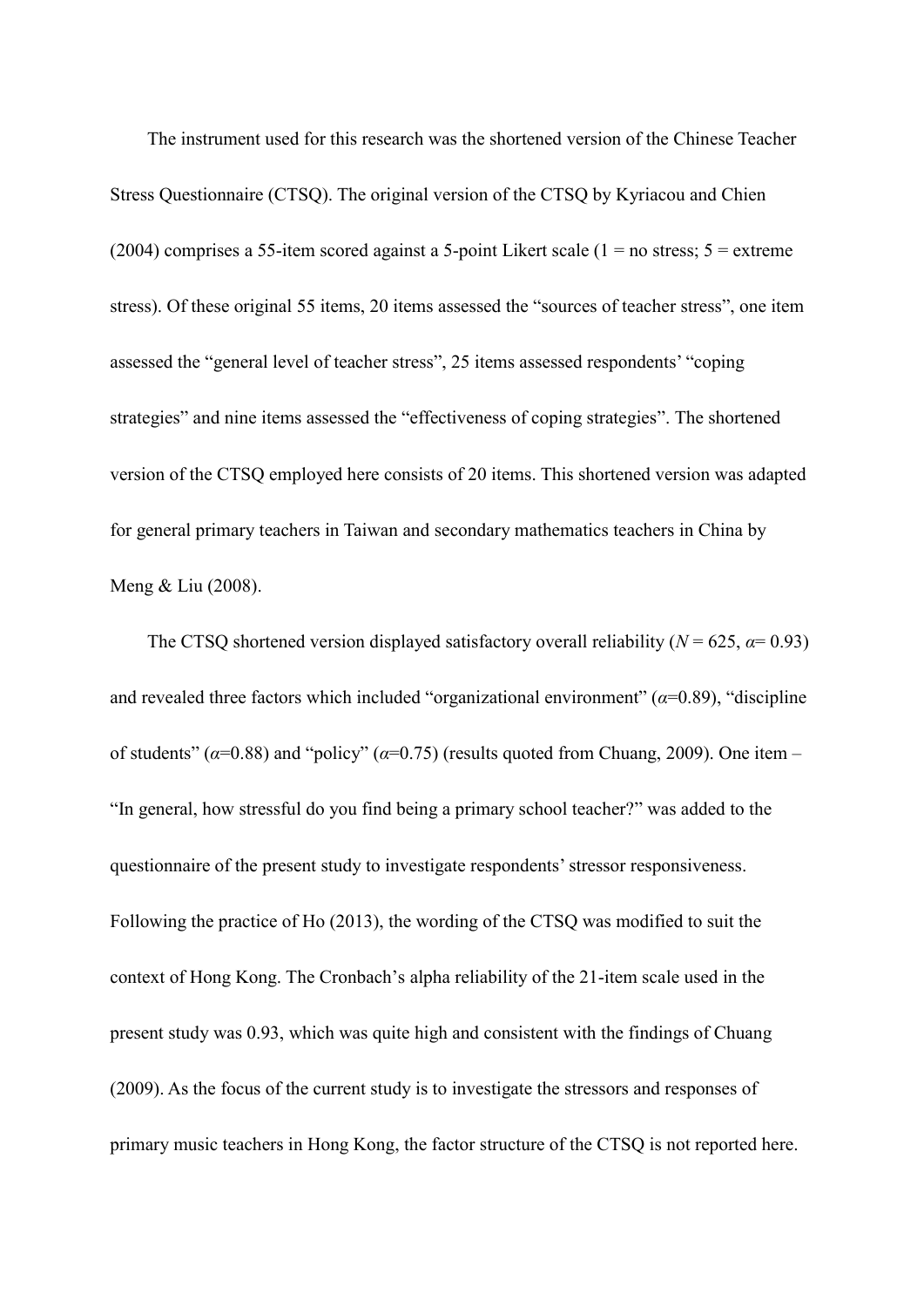## *Data cleansing*

To clarify or complete missing data, a total number of 104 respondents were contacted by fax and Whatsapp messages. This procedure of data cleansing was completed prior to data analysis.

## *Results*

Three steps of analysis were conducted. First, a percentage analysis was conducted to display teachers' responsiveness to each stressor. Second, each participant's overall stressor responsiveness was displayed by adding together all of their individually reported Likert scores. Third, a series of one-way ANOVAs and independent *t*-test were conducted to address the third research question. Normality and homogeneity of the data were assessed employing respectively the Kolmogorov-Smirnov test and Levene test prior to the ANOVA tests, with no violations being found.

Addressing the first research question – "What do Hong Kong primary music teachers consider to be the main stressors?" Table 1 displays the percentages of the 309 primary schools music teachers' responses to each specific stressor. Following the practice of Meng and Liu (2008), teachers' responses to the sources of stress are presented as a column that sum up the mean of scores of "A lot of stress" and "Extreme stress". As displayed in Table 1, there are five top-ranking stressors: (1) "changing education policy of the government" (58.6%; *n* =181), (2) "additional administrative work" (52.4%; *n* =162), (3) "being observed by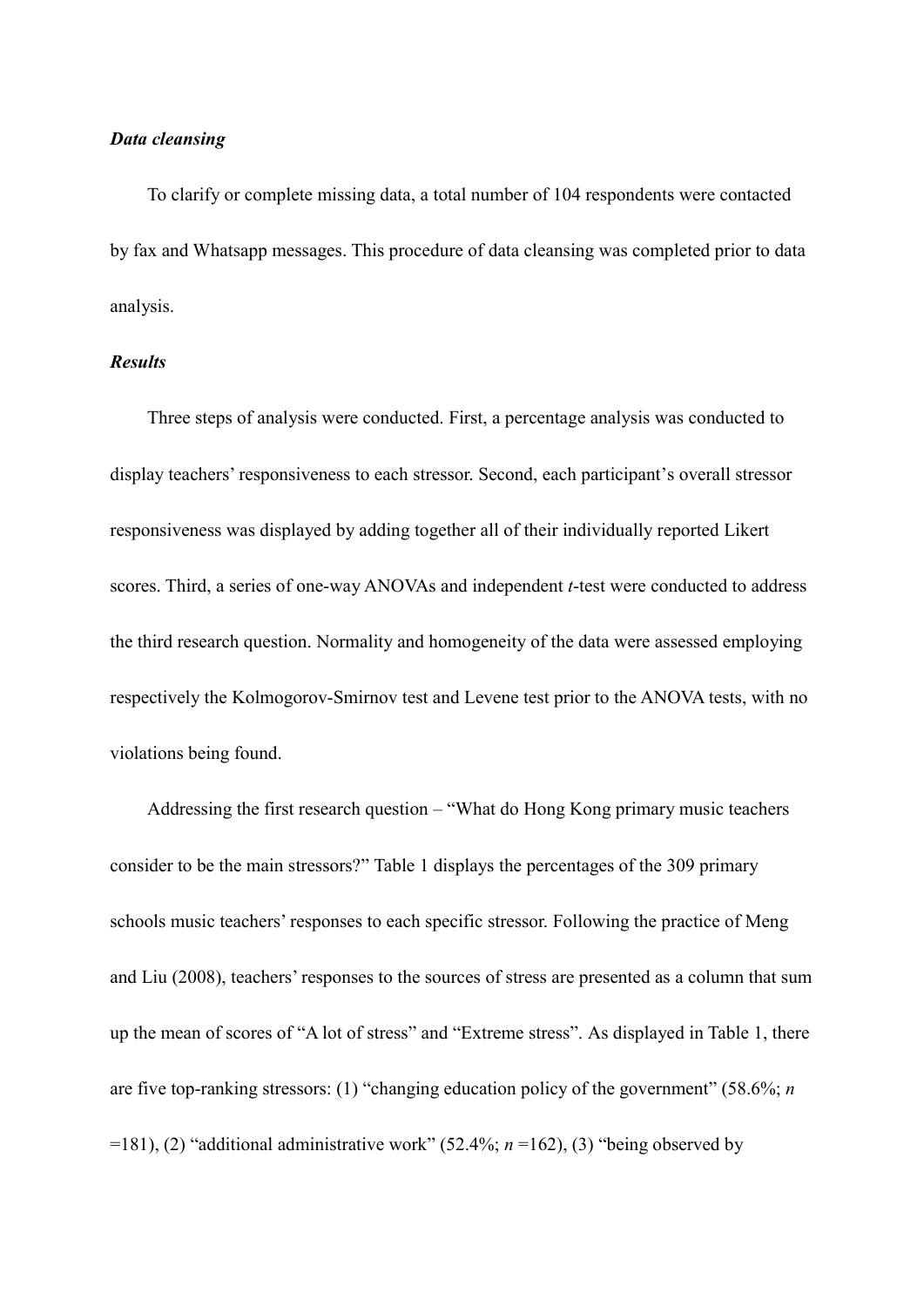colleagues, student teachers, college tutors, inspectors or parents" (49.8%; *n* =154), (4) "too much subject matter to teach"(42.7%; *n* =132) and (5) "pupils with special education needs in the class (e.g. with autism, attention deficit and hyperactivity disorder [ADHD], low ability or low emotional intelligence)" (41.7%; *n* =129).

#### INSERT TABLE 1 HERE

To address the second research question – "How responsive are Hong Kong primary music teachers to these stressors?" Table 1 additionally displays their responsiveness to these stressors. Respondents' responsiveness to these stressors is expressed as being 25.6% (*n* =79). Majority of the respondents reported some work-related stress  $(45.6\%; n = 141)$ .

Addressing the third research question – "Does a music teacher's age, teaching experience, training and workload have a significant impact on their response to these stressors?" The ANOVA summary tables and Independent Sample *t*-tests tables are provided in Table 2.

# INSERT TABLE 2 HERE

## *Impact of age and teaching experience*

As displayed in Table 2, no significant difference in stress levels was found between the four age-groupings of these responding music teachers ( $F$  3, 305 = .497,  $p = .685$ ). There is no significant difference in stressor response levels between the four teaching-experiencegroupings of music teachers (*F* 3, 305 = .183, *p* = .908).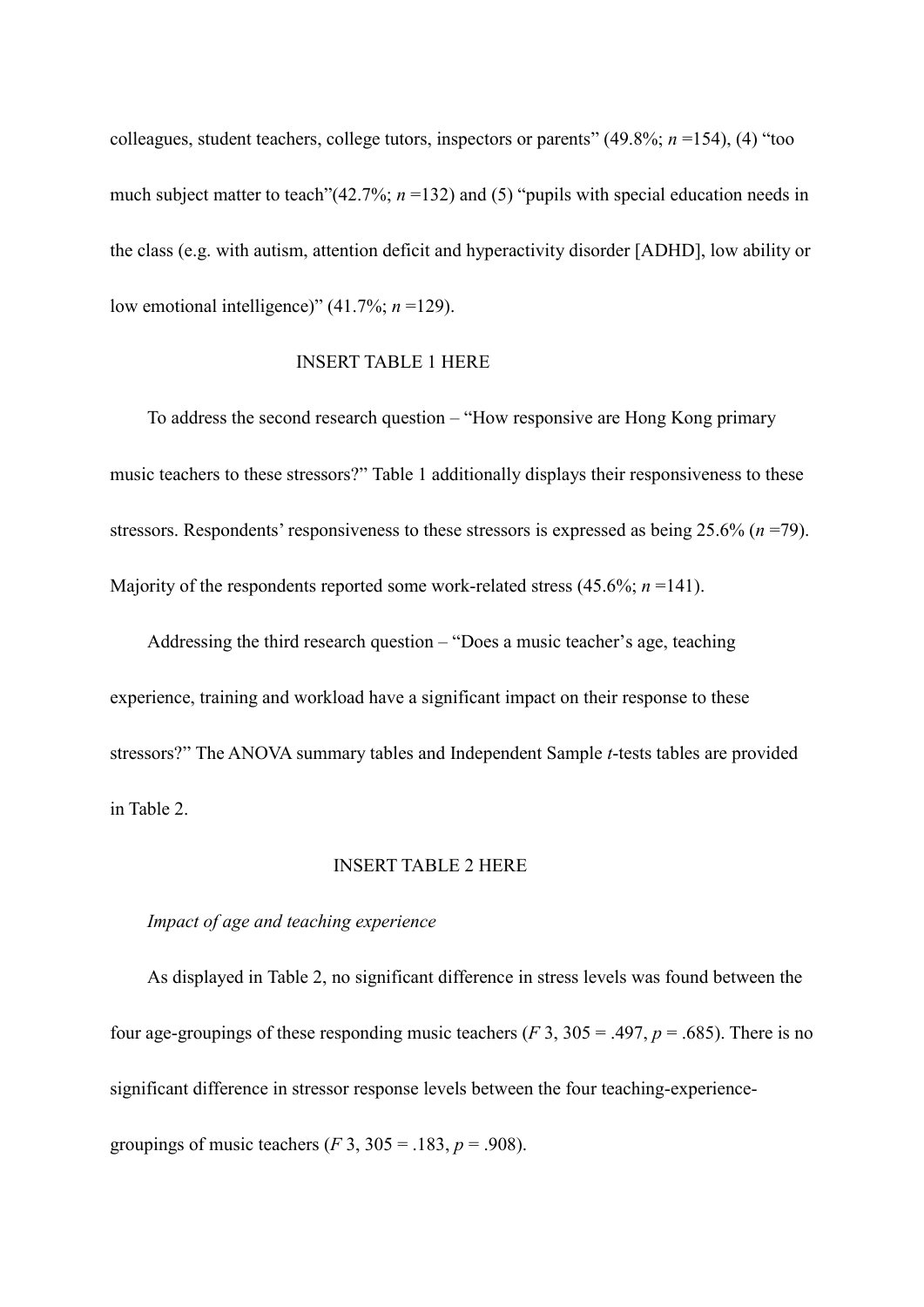## *Impact of education*

Table 3 shows the impact of education and specialization on teachers' stressor responsiveness. Respondents' data were grouped according to their highest achieved levels of education, ranging from non-graduate certificate to Master Degree in Music level. To these groupings a one-way ANOVA test was applied whose results displayed no significant difference in stressor responsiveness between music teachers of differing education levels (*F* 3,  $305 = 1.513$ ,  $p = .21$ ).

### INSERT TABLE 3 HERE

# *Impact of specialisation*

Table 4 displays the results of a series of independent *t*-tests on respondents' data grouped according to those who studied music as major discipline and those who studied subjects other than music as their major discipline, and between those who received special education training and those who had not.

## INSERT TABLE 4 HERE

Independent *t*-test results indicate no significant difference in stressor responsiveness between those music teachers who studied music as major discipline and those who studied other subjects as major discipline ( $t$  (99.35) = - .67;  $p = .51$ ). Similarly, there was no significant difference in stress levels between those who received special education training and those who had no training in special education  $(t(307) = .35; p = .73)$ .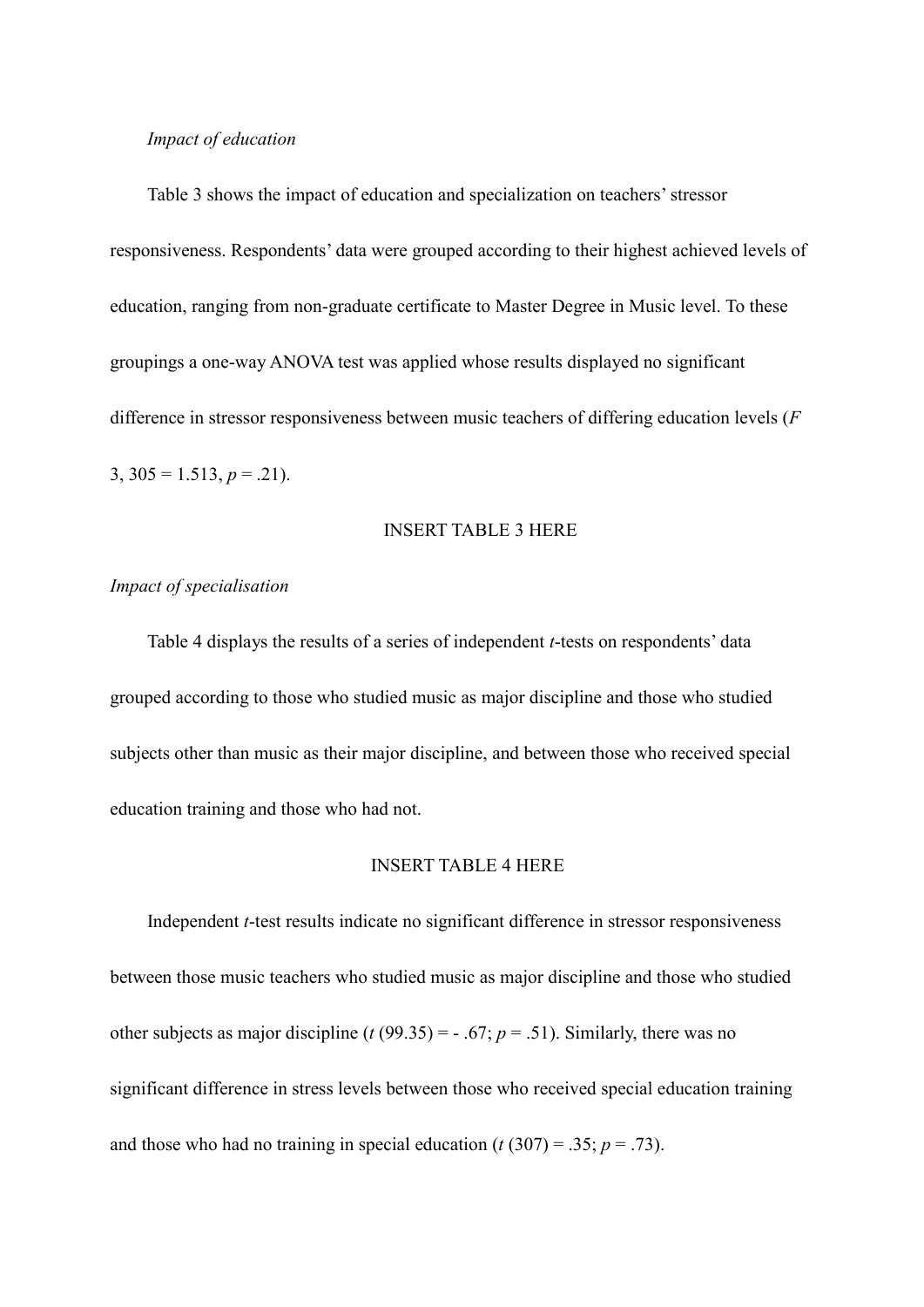## *Impact of workload*

Table 5 displays independent *t*-test results for respondents' responses to the stressor 'workload'. These independent *t*-tests revealed no significant difference in stress level between groups of music teachers who were class teacher and those who were not (*t* (307) = .35; *p* = .73); those who had duties of extra-curricular activities and those who had no duties of extra-curricular activities ( $t(307) = .60$ ;  $p = .55$ ); as well as those teachers who taught only music and those who had to teach music and other subjects  $(t (307) = -1.42; p = .68)$ .

## INSERT TABLE 5 HERE

However, significant difference in responses to this stressor was found between those music teachers who had administrative duties  $(M = 63.63, SD = 12.68)$  and those who had no administrative duties, *M* = 59.64, *SD* = 13.36; *t* (307) = 2.42, *p* =.02 (two-tailed). The magnitude of the differences in the means of those teachers who had administrative duties was small (mean difference =  $3.98, 95\%$  CI: .75 to 7.22. eta squared = .02).

Table 5 also displays respondents grouped according to types of their administrative duties (Group 1: no administrative duties; Group 2: administrative duties related to music matters; administrative duties related to non-music matters; Group 3: administrative duties related to non-music matters and Group 4: administrative duties related to music and nonmusic matters). There was statistically significant difference at the *p* <.05 level in the CTSQ scores between the four groups:  $F(3, 305) = 3.62$ ,  $p = 0.01$ . The actual difference in mean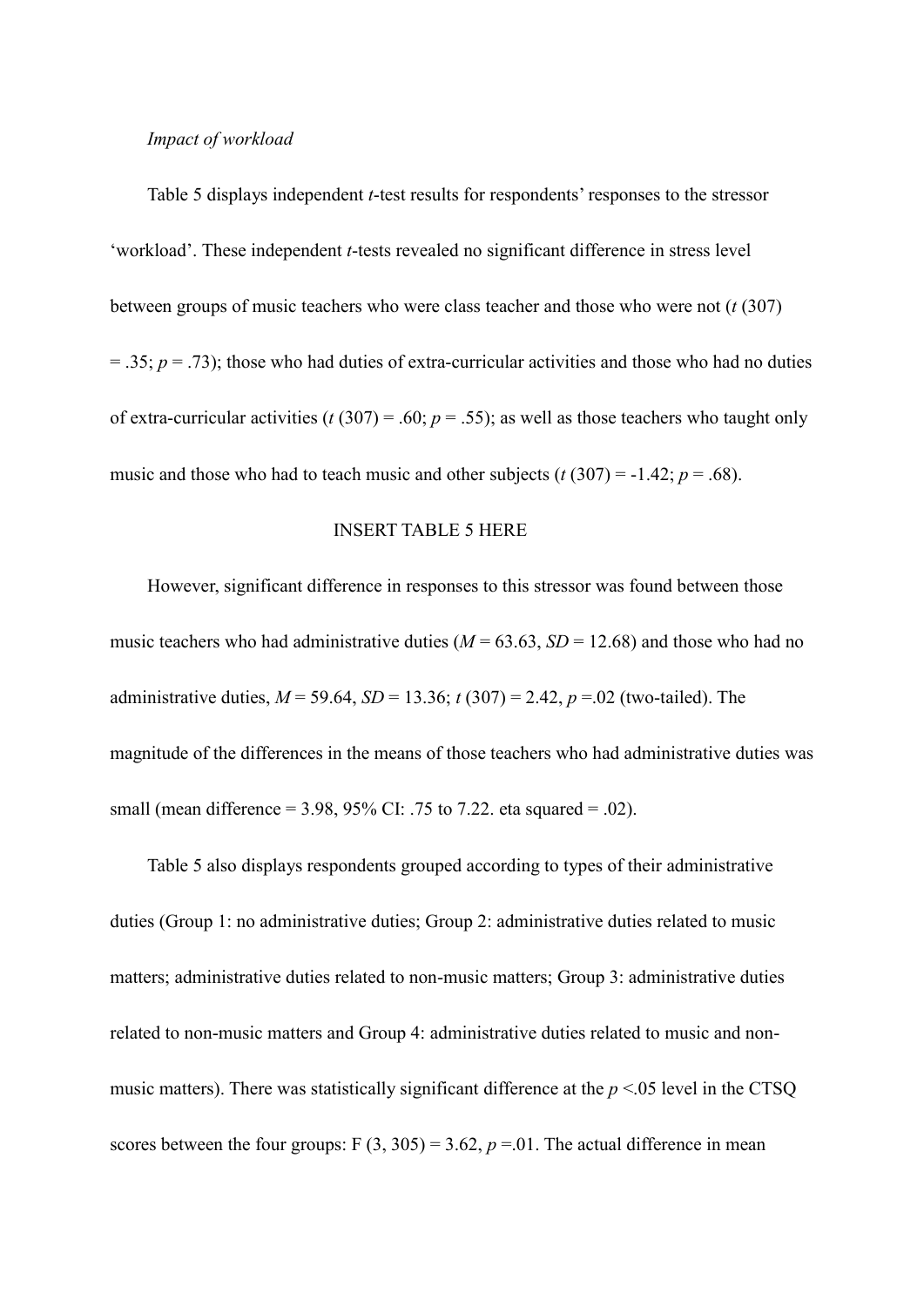scores was relatively small. The effect size, calculated using eta squared, was .03. Post-hoc comparisons using the Tukey HSD test indicated the mean score for Group 1 (*M* = 59.62, *SD*   $= 13.36$ ) was significantly different from Group 3 ( $M = 64.41$ ,  $SD = 12.90$ ). Significantly, the highest stress responses reported are from those music teachers involved in non-music related administrative activities.

# *Discussion*

The role of Music within the Hong Kong Primary curriculum is a non-core subject, similar to General Studies and Visual Art, when compared with the core subjects of Chinese Language, English Language, and Mathematics. As a non-core subject, Music can claim to offer enjoyment and satisfaction through learning (EDB, 2011). Given music teachers' noncore status the results displayed in Table 1, that 45.6% of these music teachers reported some work-related stress, 21.4% had "a lot of stress" and 4.2% "extreme stress" may seem surprising why non-core teaching produces such levels of stressor responses can now be discussed. Analysis of these Hong Kong primary schools music teachers CTSQ responses identifies five key stressors. Their prime stressor that reflects the findings of Jamaludin and Ghazali (2012) is the "changing education policy of the government" (Table 1).

Following the implementation of Hong Kong education reform in 2000, a series of "new" education policies have been enacted. First came the reforms of curriculum and assessment. Replacing the level-specific content-activity-based *Syllabuses for primary*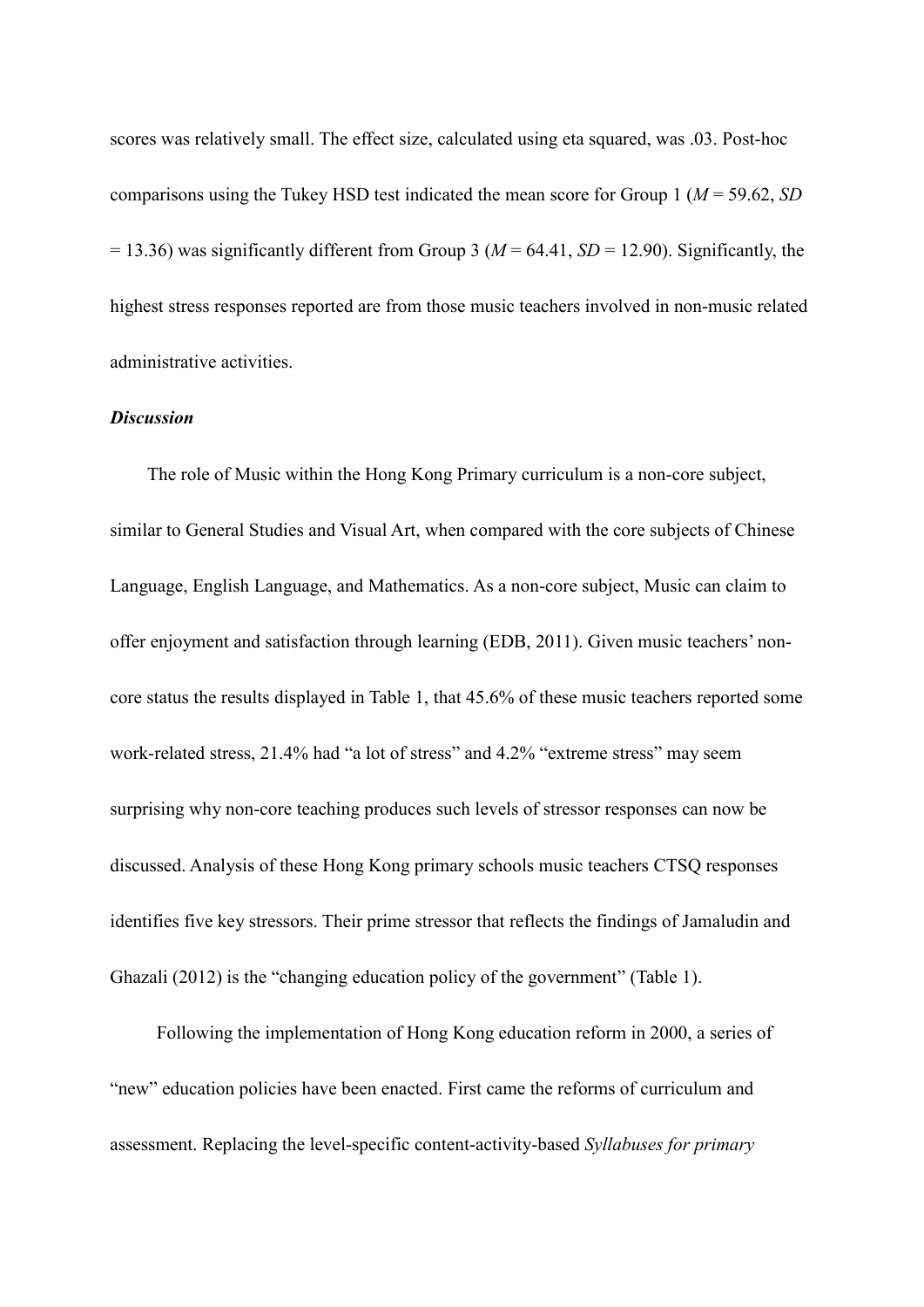*schools – Music* (CDCHK, 1987), the *Music curriculum guide (Primary 1 – Secondary 3)*

(CDC, 2003) requires music teachers to design a school-based, student-centered curriculum. This radical change placed teachers educated in and/or teaching within an established teachercentered curriculum to create a curriculum which is also student-centered. The assessment of this radically new curriculum also changed from "assessment of learning" to "assessment for learning". This mandated change in music teachers' curriculum and assessment mindsets was problematic (Forrester & Wong, 2008). Responding to these stressors, music teachers' commonly turned to music textbooks and ready-to-use teaching aids (Brand & Ho, 1999), a dependency-response that left many music teachers lacking any sense of 'ownership' of these published school-based student-centered music curriculum text books which in turn led music teachers nervously to squeeze all available materials from the music textbook into their music curriculum. This indiscriminate text-book use explains respondents reported fourth topmost source of stressor "too much subject matter to teach" (Table 1).

An explanation of why music teachers' display this particular stressor response of nervously squeezing all available materials from the music textbook into their music curriculum can be found in the Hong Kong's socio-cultural roots which honour learning that is achievement-oriented (Wong, 2002). Socio-cultural roots persist, as here illustrated where Hong Kong's well-intended curriculum and assessment reforms are transformed into being the two principle stressors reported by these primary schools music teachers.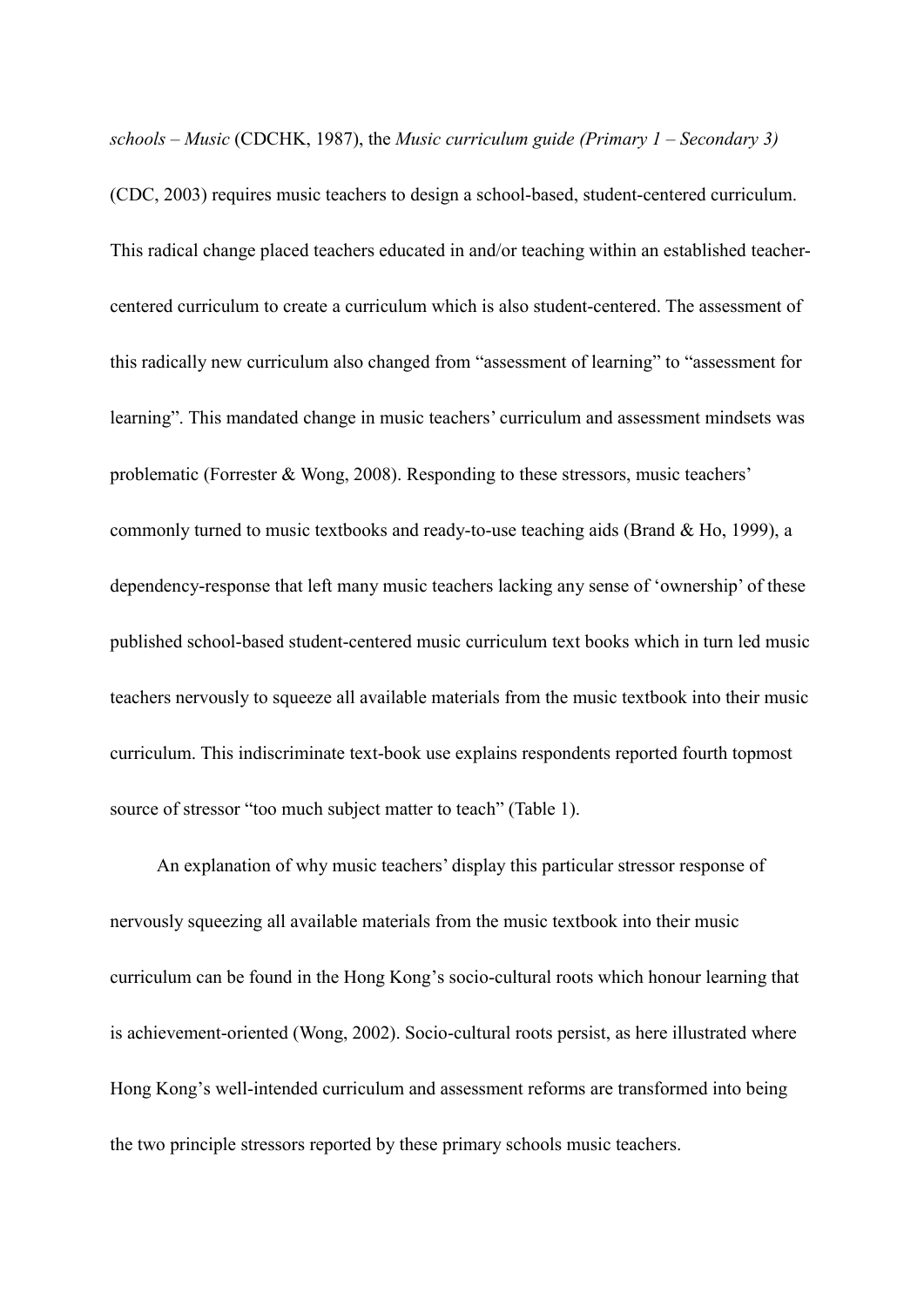The transition from "assessment of learning" to "assessment for learning" mandates evidence-based teacher development and accountability. Acquiring this evidence has led to the use of multiple-faceted lesson observations as a tool for professional development, personal appraisal, school evaluation and to inform school-parent communication (Lee, 2008). Reflecting its multifaceted use, lesson observation is reported here as being music teachers' third ranked stressor: "being observed by colleagues, student teachers, college tutors, inspectors or parents" (Table 1).

Notably, these two stressors, "being observed by colleague, student teachers, college tutors, inspectors or parents" and "too much subject matter to teach", are apparently unique to the current education reforms in Hong Kong, as neither of these have been mentioned in the literature reporting music teachers' stress in other countries.

Hong Kong's curriculum reform mandates the provision of inclusive education. This inclusion of pupils with special education needs within mainstream classrooms is regarded as a way to enrich and to be enriched through a shared learning/teaching process (EDB, 2001). Although resources have been invested to provide appropriate support for students with special educational needs [SEN] within mainstream schools (EDB, 2015), teachers still find this a challenging requirement (Pang, 2012). Accordingly, 'inclusive education' has here been reported as these music teachers' 5<sup>th</sup> ranked stressor (Table 1). Teachers' report two levels of response to this particular stressor: their first response reflects again Hong Kong's socio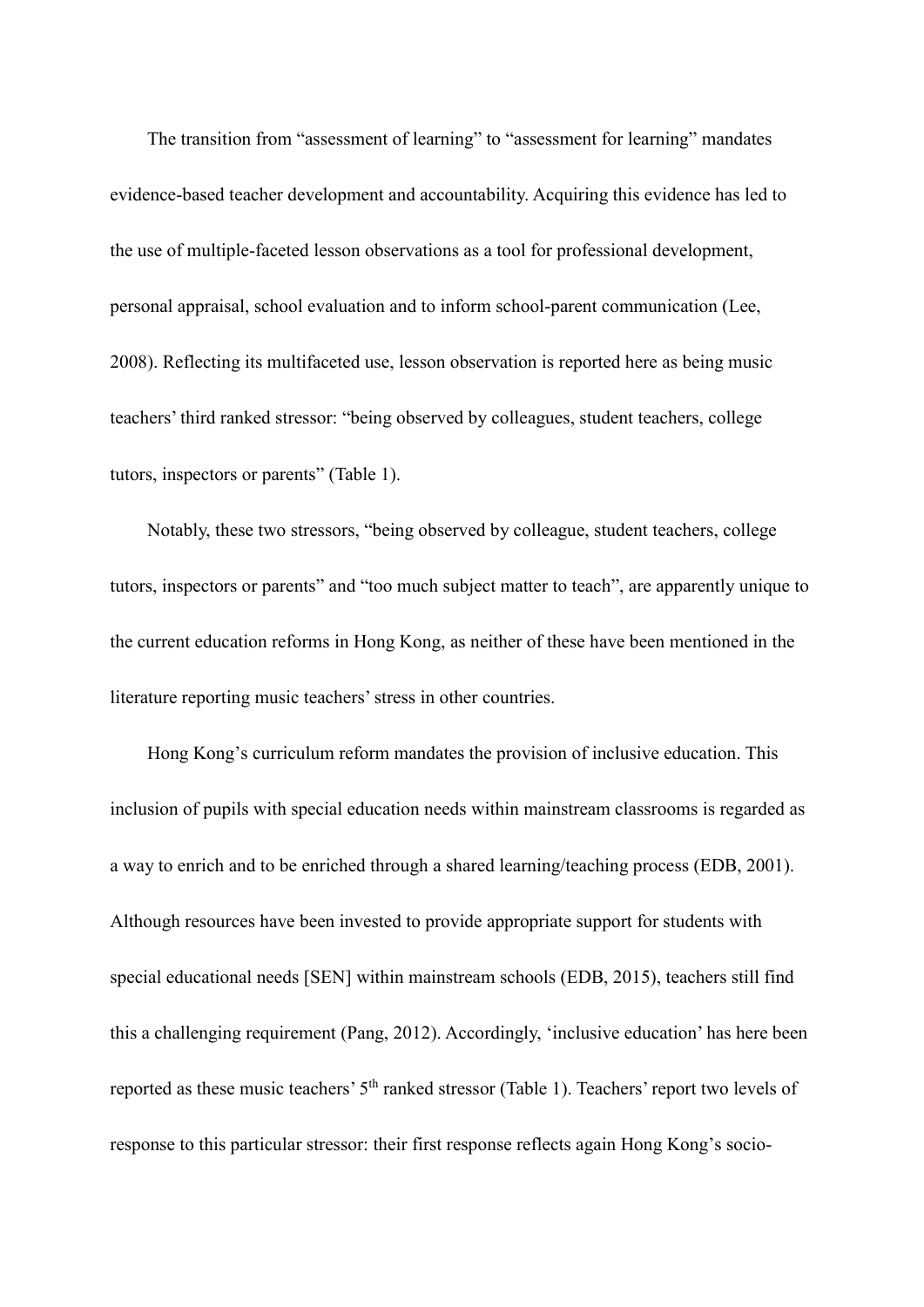cultural roots that have for generations, viewed SEN as stigmata to be borne with fortitude but significantly also with shame (Scior et al., 2010) their second response is at the level of noting that students with SEN may sometimes cause discipline problems in class. Whereas the sociocultural response is context-specific, concerns with classroom discipline are global (Drummond, 2001; Gordon, 2002; Krueger, 2000).

As evidenced in the literature (Chan & Jamaludin, 2010; Hamann et al., 1987; Jamaludin & Ghazali, 2012; Kelly, 1999; Schieb, 2003 & 2006), another global stressor is "additional administrative work", ranked 2<sup>nd</sup> by Hong Kong music teachers (Table 1). This stressor's global status may reflect the absence amongst teaching qualifications of a prerequisite for administrative acumen. Within the context of Hong Kong, this stressors high ranking reflects the implementation both of education reform and school-based management (EDB, 2014). This combination has mandated the decentralizing of administrative and management work to involve classroom teachers on top of their daily teaching duties (Kwan & Li, 2015). "Administrative work" appeared to be an unavoidable stressor under the Hong Kong education system, which arguably explains its high ranking.

This study uniquely reports its exploration of certain variables that might be linked to stressor response levels. No significant statistical results were found to link music teachers' stressor response levels with their age, teaching experience, education, specialization and teaching-related workload (Tables 2, 3 & 4). However, statistical results do indicate first, that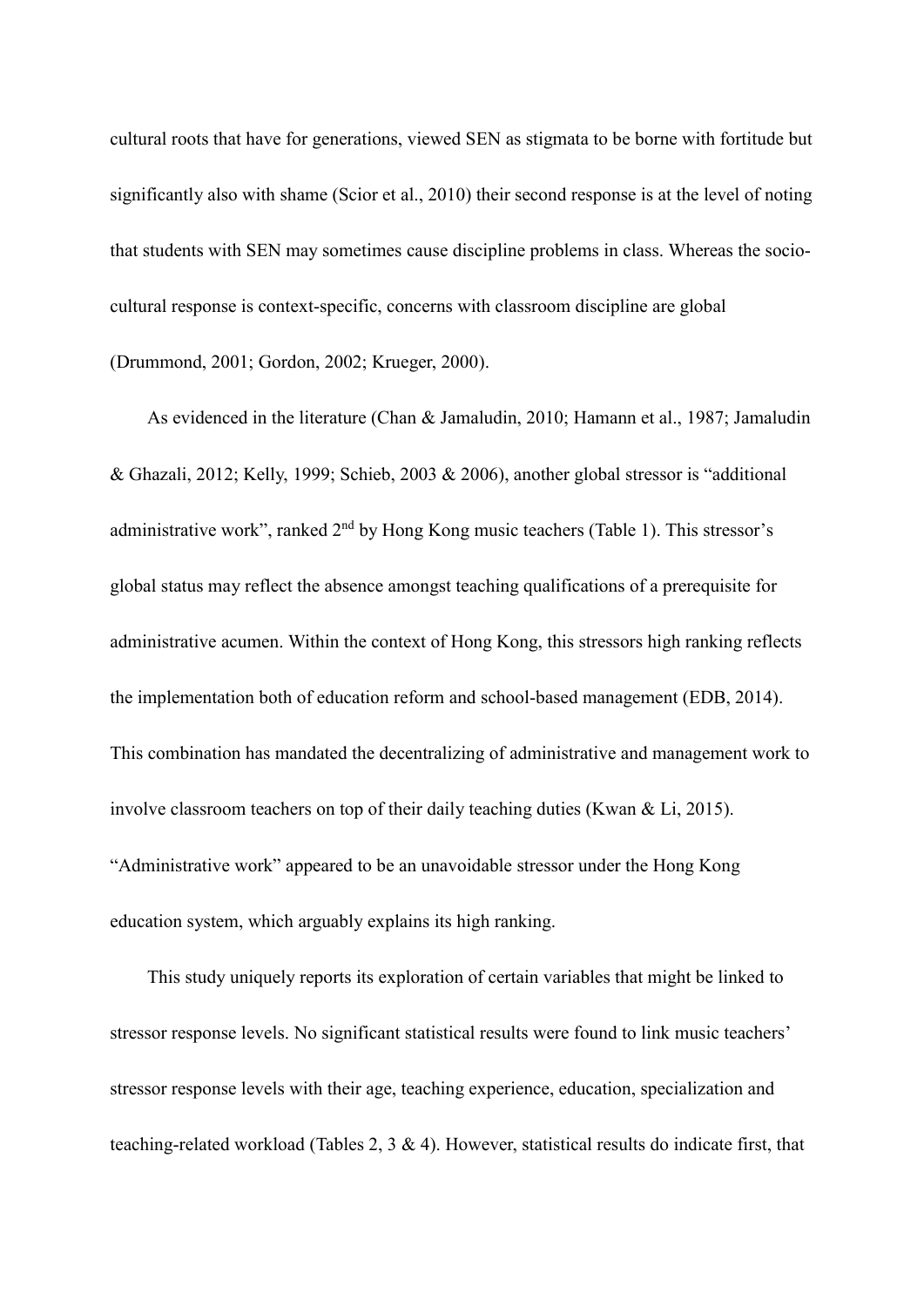teachers who had administrative duties recorded higher stressor response levels than those who do not have these duties; and second, that music teachers involved in non-music related administrative activities reported even higher stressor response levels. To explain these disparate response levels to the stressor "administrative duties" it is helpful to consider the context. It is very common for Hong Kong primary schools to provide various types of musicrelated extra-curricular activities. These music-related activities include coaching choir, band and orchestra to performance and/or competition level within the school or other public venues. This context is also found globally and reportedly, it is music teachers' fond interests in their subject, satisfaction from the process of music making and the joy of sharing an enjoyable music performance that mitigates stressor response levels to music-related administrative and coaching work (Bakker, 2005). In contrast, "non-music-related administration" does not appear to offer such mitigation; hence reported stressor response levels are higher in Hong Kong and globally (Conway et al., 2010).

## *Limitations*

Reported data is derived from responses to the Chinese Teacher Stress Questionnaire (Kyriacou & Chien , 2004). It is subject to further research whether this instrument reflects participants' feelings about or responses to specific stressors.

## **Conclusion**

This study of Hong Kong primary music teachers reports their stressor-response levels -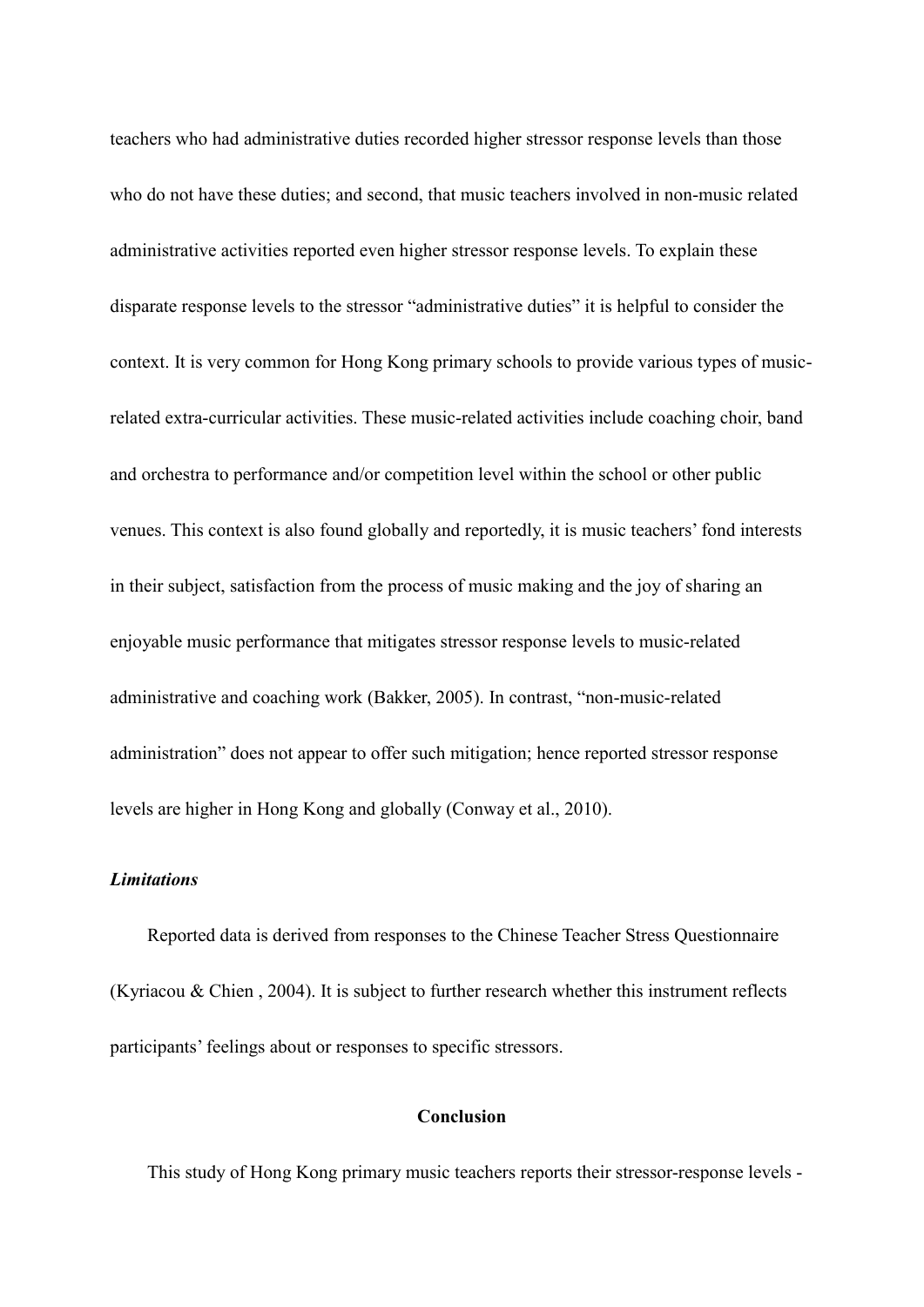45.6% reported "some work-related stress", 21.4% had "a lot of stress" and 4.2% "extreme stress", and identifies five key stressors along with an explanation of each stressors attraction. The prime reported stressor, "changing education policy of the government", is a global stressor (Jamaludin & Ghazali, 2012). Similar education-policy-related stressors found in other countries include "education reform" (Jamaludin & Ghazali, 2012) and "challenges of accountability" due to education reform (Richards, 2012; Scheib, 2003). "Unlike the findings of Pepe and Addimando (2013) that teachers regard "students' challenging behavior" in inclusive schools as a stressor, music teachers in Hong Kong did not rank "pupils misbehavior" as their top-five stressors. However, other stressors maybe context specific or perhaps not yet reported in other countries: "being observed by colleague, student teachers' college tutors, inspectors or parents", "too much subject matter to teach" and "pupils with special education needs in the class" are three stressors that reflect a local socio-cultural tension with Hong Kong's education reform – specifically with the mandated "assessment for learning" and "inclusive education".

A final identified stressor, "additional administrative work" which is similar to the stressor "non-teaching administrative duties" faced by music teachers of other countries, reflect in its second highest response level, both global and local tensions (Chan & Jamaludin, 2010; Scheib, 2003 & 2006; Kelly, 1999; Hamann et al., 1987). Additionally, this study uniquely reports that there is no significant statistical evidence to link music teachers' stressor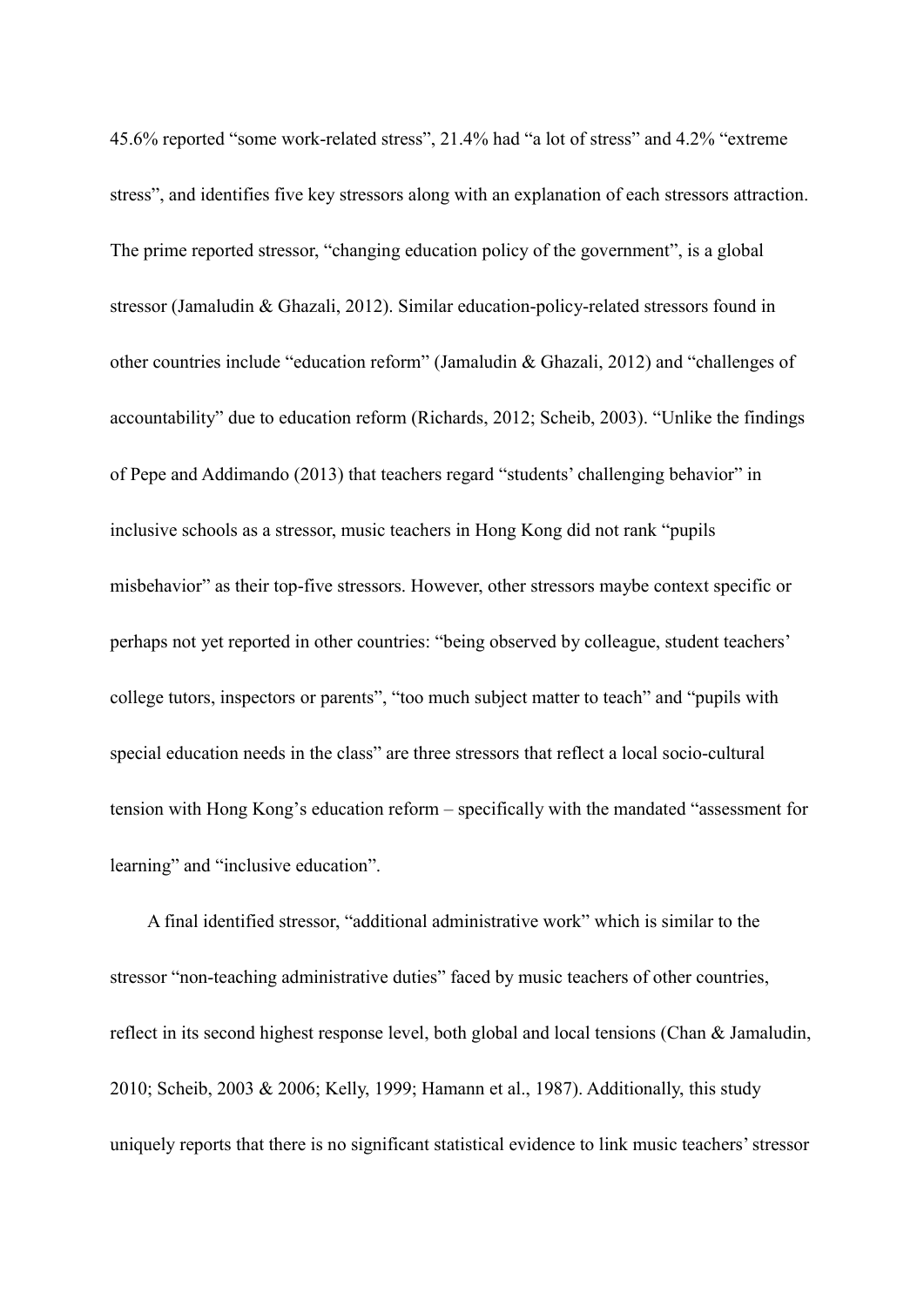response levels neither with age, teaching experience, education, specialization nor teachingrelated workload. In summary, the evidence here supports the view that stressors are neutral, reported stressor response levels reflect global or contextual factors and can be intensified by a combination of both.

### **References**

- Bakker, A. B. (2005). Flow among music teachers and their students: The crossover of peak experiences. *Journal of Vocational Behavior, 66*(1), 26-44.
- Ball, A. & Anderson-Butcher, D. (2014) Understanding teachers' perceptions of student support systems in relation to teachers' stress. *Children and Schools*, *36*, 221-229.
- Bogunovic, B., Stankovic, I. & Stanisic, J. (2009) Coping styles of music teachers. *Proceedings of the 7th Triennial Conference of European Society for the Cognitive Sciences of Music*, 615-618.
- Brand, M. & Ho, W. C. (1999). China recaptures Hong Kong: A study of change for music education. *British Journal of Music Education, 16*, 227-236.
- Cacioppo, J. T. & Freberg, L. A. (2013). *Discovering psychology: The science of mind.* International Edition. Singapore: Cengage Learning.
- Chan, C. J. & Jamaludin, J. (2010). Stress in music teaching: Identifying the level and sources of stress in the context of Malaysian national primary schools. *Pertanika Journal of Social Sciences and Humanities, 18*(1), 81-92.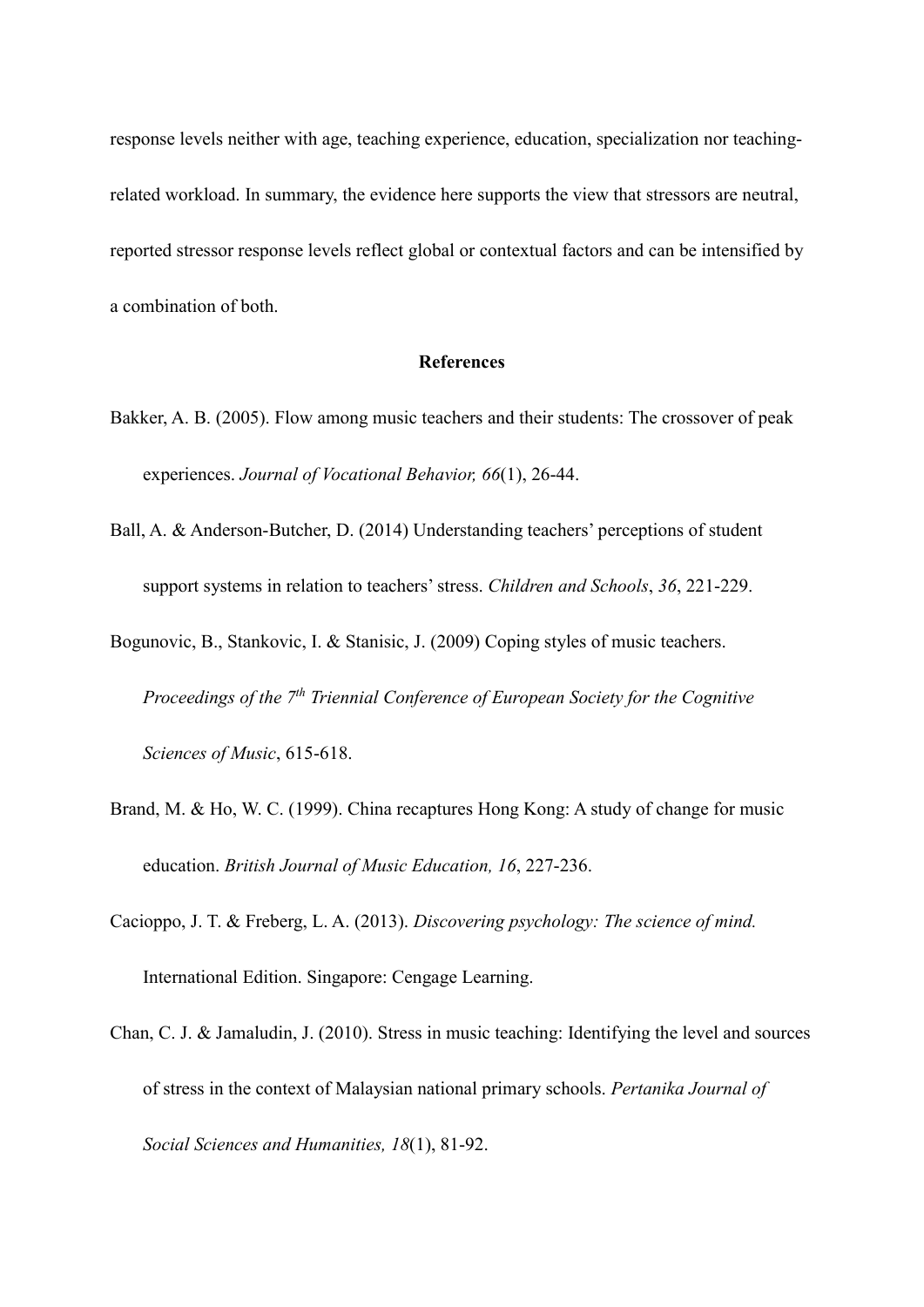- Chan, D. W. (2002). Stress, self-efficacy, social support, and psychological distress among prospective Chinese teachers in Hong Kong. *Educational Psychology*, *22*(5), 557-569.
- Chang, Y-C., Liao, C-W., Chiang, Y-T. & Shih, C-L. (2015). Exploring and developing the scale of vocational high school teachers' work stress and coping strategies under the trend of fewer children. *International Journal of Information and Education Technology, 5*(5), 382-386. DOI: 10.7763/IJIET.2015.V5.535.
- Chuang, M. H. (2009). *The relationship between job stress and job burnout about the staff of student affairs division of elementary schools in Tainan County and Tainan City*. Unpublished Master Dissertation, National University of Tainan, Taiwan.
- Conway, C., Eros, J., Pellegrino, K. & West, C. (2010). Instrumental music education students' perceptions of tensions experienced during their undergraduate degree. *Journal of Research in Music Education, 58*, 260-275.
- Cox, G. (1999). Secondary school music teachers talking. *Music Education Research*, *1*(1), 37-45.
- Creswell, J. W. (2015). *Educational research: planning, conducting, and evaluating quantitative and qualitative research*. 5th ed. Boston: Pearson.
- Curriculum Development Committee Hong Kong [CDCHK] (1987). *Syllabuses for primary schools*. Hong Kong: CDCHK.

Curriculum Development Council [CDC] (2003). *Music curriculum guide (Primary 1 –*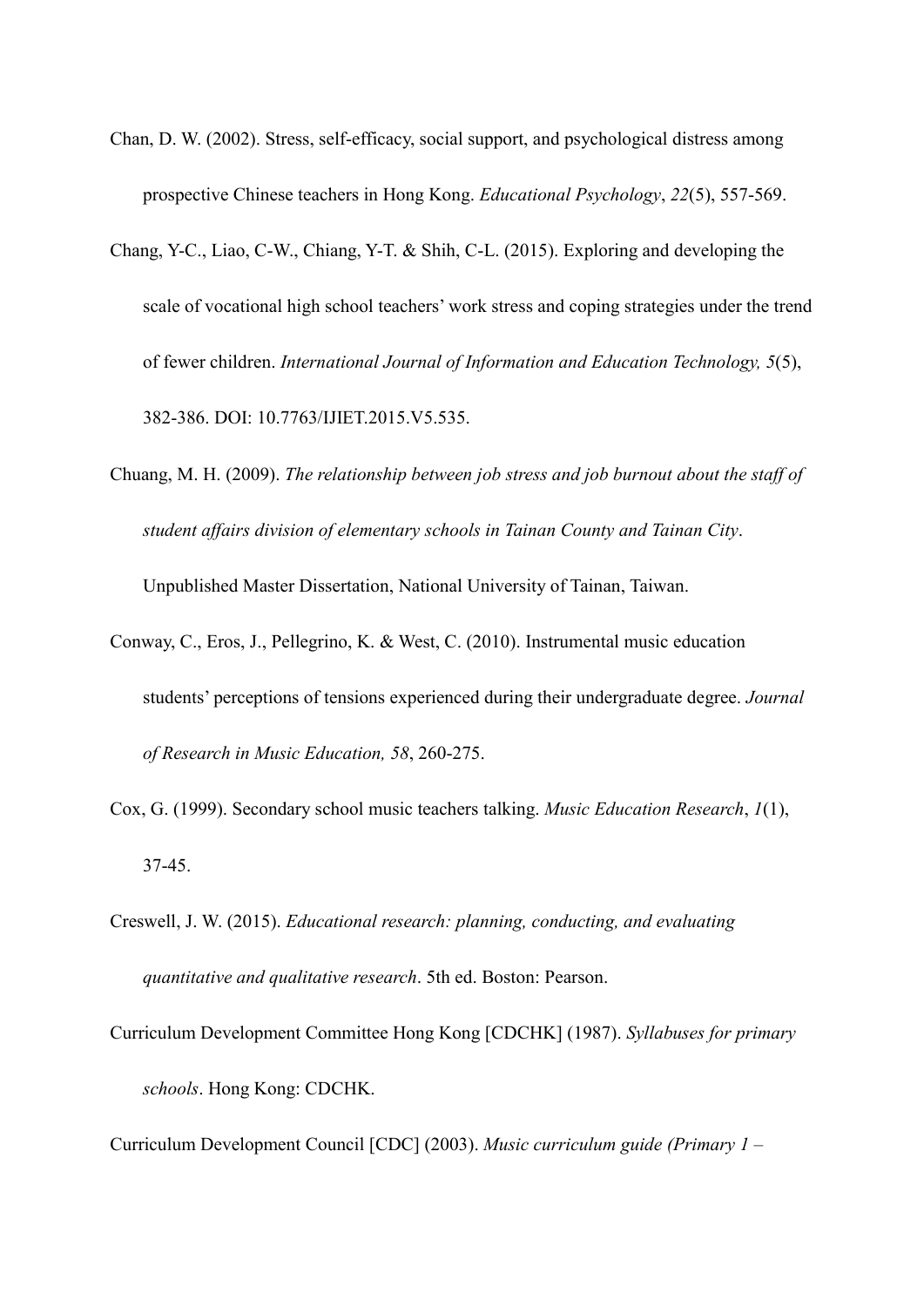*Secondary 3)*. Hong Kong: CDC.

Drummond, B. (2001). The classroom music teacher – inspirations, aspirations and realities. The evidence from Northern Ireland. *British Journal of Music Education, 18*, 5-25.

Education Bureau [EDB] (2001). *Learning to learn - The way forward in curriculum*.

http://www.edb.gov.hk/en/curriculum-development/cs-curriculum-doc-report/wf-incur/index.html. Web Edition.

- Education Bureau [EDB] (2011). Arts Education. http://www.edb.gov.hk/en/curriculumdevelopment/kla/arts-edu/index.html
- Education Bureau [EDB] (2014) School-based management. [http://www.edb.gov.hk/en/sch](http://www.edb.gov.hk/en/sch-admin/sbm/about-sbm/index.html)[admin/sbm/about-sbm/index.html](http://www.edb.gov.hk/en/sch-admin/sbm/about-sbm/index.html)

Education Bureau [EDB] (2015). Support for ordinary school.

<http://www.edb.gov.hk/mobile/en/edu-system/special/support/wsa/index.html>

- Fimian, M. J. (1984). The development of an instrument to measure occupational stress in teachers: The Teacher Stress Inventory. *Journal of Occupational Psychology, 57*, 277- 293.
- Forrester, V. and Wong, M. (2008). Curriculum reform in the Hong Kong primary classroom: what gives? *Music Education Research, 10*, 271-284.
- Gordon, D. G. (2002). Discipline in the music classroom: one component contributing to teacher stress. *Music Education Research*, *4*, 158-165.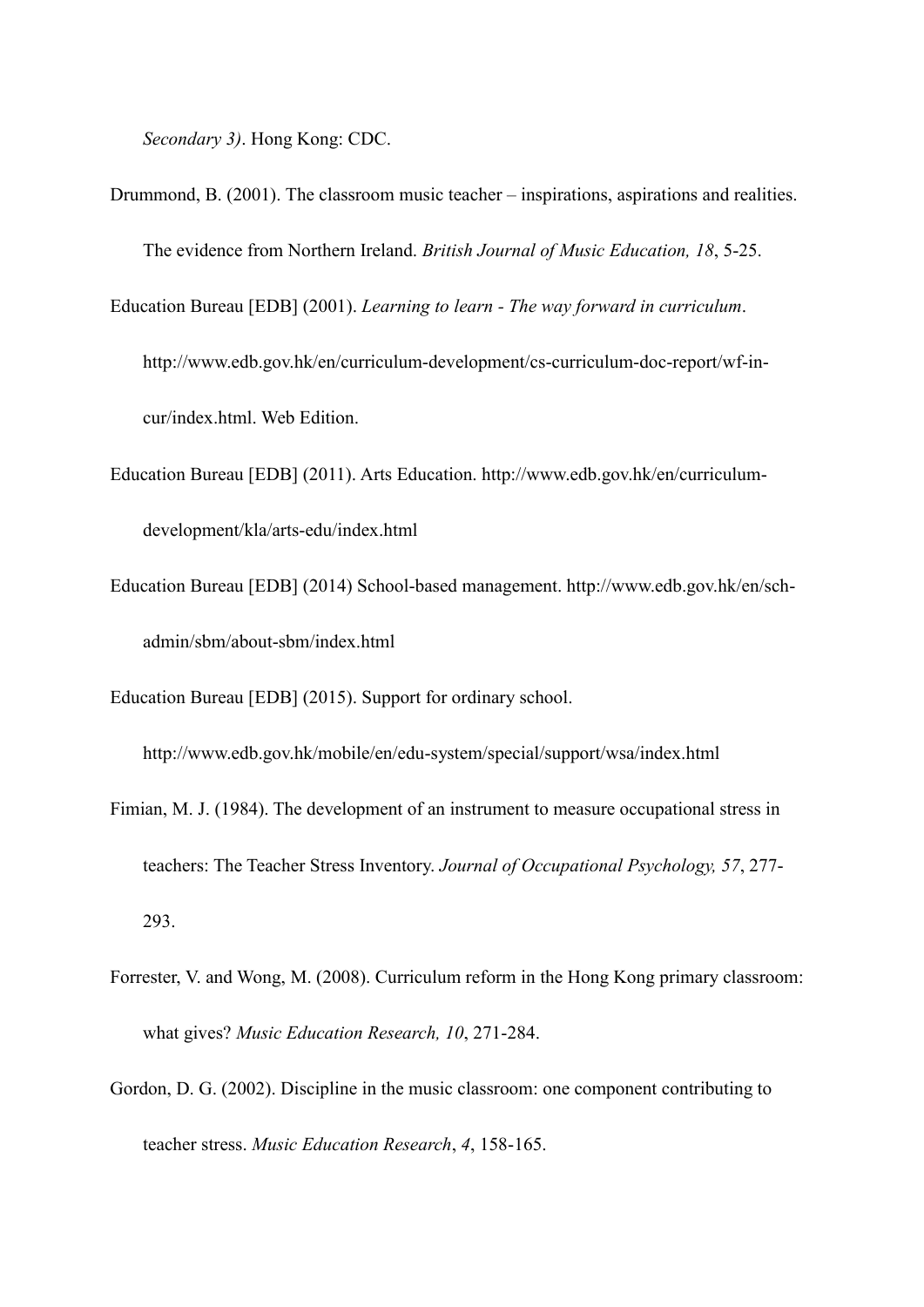- Hamann, D. L. (1990). Burnout How to spot it, how to avoid it. *Music Educators Journal*, *77*(2), 31-33.
- Hamann, D. L., Daughery, E. & Mills, C. R. (1987). An investigation of burnout assessment and potential job related variables among public school music educators. *Psychology of Music, 15*, 129-140.
- Hargrove, M. B., Nelson, D. L. & Cooper, C. L. (2013). Generating eustress by challenging employees: Helping people savor their work. *Organizational Dynamics 42*, 61–69.
- Ho, S. S. (2013). *Relationships among humor, stress, self-esteem and social support to burnout: A study of teachers in Hong Kong*. Restricted Access Theses and Dissertations. Paper 1523. [http://repository.hkbu.edu.hk/etd\\_ra/1523.](http://repository.hkbu.edu.hk/etd_ra/1523)
- Howard, S. & Johnson, B. (2004). Resilient teachers: resisting stress and burnout. *Social Psychology of Education, 7*, 399-420.
- Jacobsson, C., Pousette, A. & Thyelfors, I. (2001). Managing stress and feelings of mastery among Swedish comprehensive school teachers. *Scandinavian Journal of Educational Research, 45*(1), 37-53.
- Jamaludin, J. & Ghazali, G. M. (2012). Job satisfaction and stress among secondary school music teachers in Malaysia. *Malaysian Music Journal, 1*(2), 72-86.
- Jeronimus, B.F., Riese, H., Sanderman, R. & Ormel, J. (2014). Mutual reinforcement between neuroticism and life experiences: A five-wave, 16-year study to test reciprocal causation.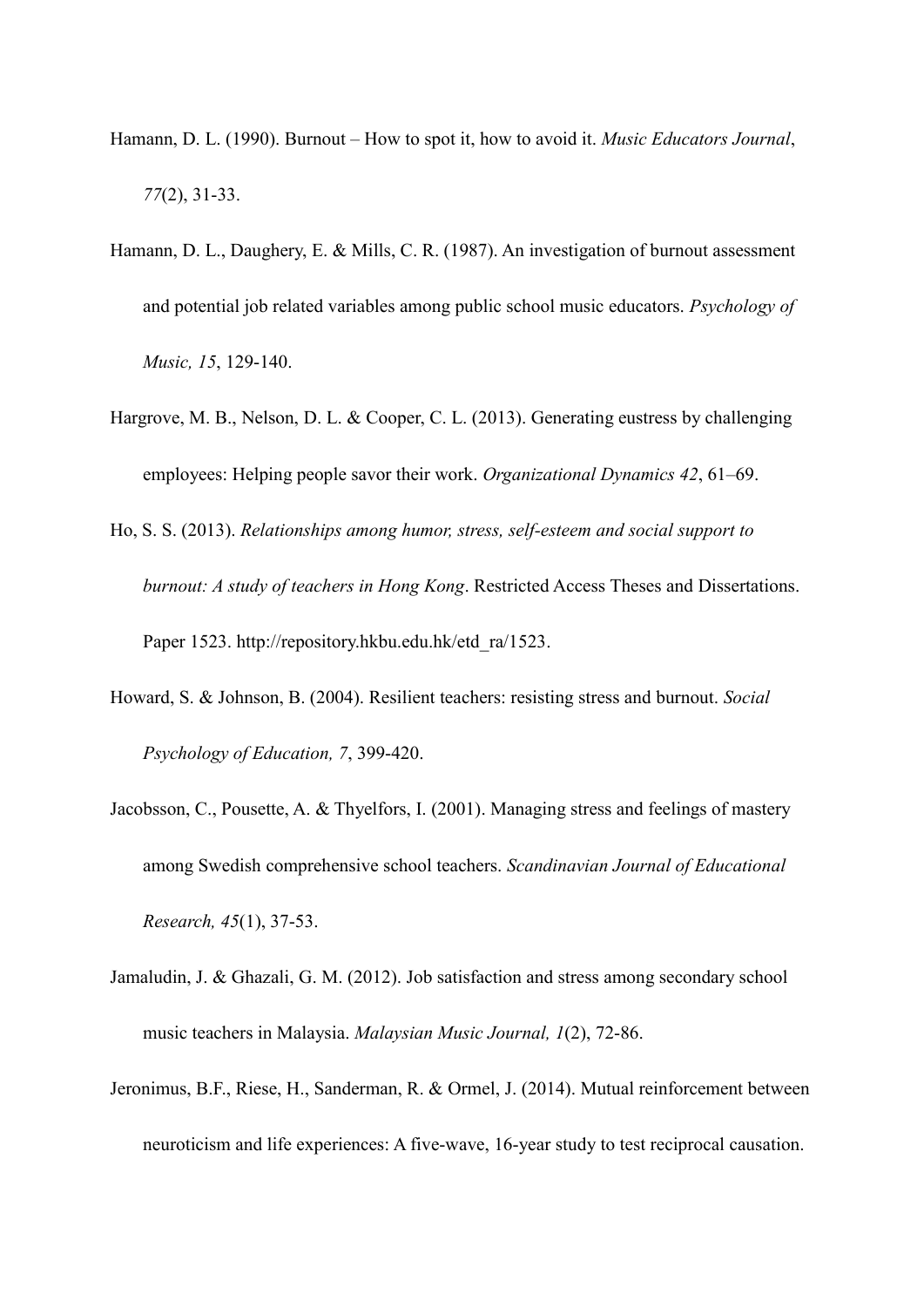*Journal of Personality and Social Psychology, 107*: 751–64.

- Keller, A., Litzelman, K., Wisk, L. E., Maddox, T., Cheng, E.R., Creswell, P. D. & Witt, W. P. (2012). Does the perception that stress affects health matter? The association with health and mortality. *Health Psychology. 31*, 677-84.
- Kelly, J. (1999). What stress factors specific to music teaching are critical to 'Burnout' in secondary school classroom music teachers in Queensland? *Conference Proceedings: Opening the umbrella; an encompassing view of music education. Australian Society for Music education, XII National Conference.* University of Sydney, 9-13 July, 1999.
- Kobasa, S. C. (1982). The Hardy Personality: Toward a social psychology of stress and health. In G. S. Sanders & J. Suls (Eds.), *Social Psychology of Health and Illness* (pp. 1– 25). Hillsdale, NJ: Lawrence Erlbaum.
- Koolhaas J., Bartolomucci, A., Buwalda, B., De Boer, S. F., Flügge, G., Korte, S. M. & Richter-Levin, G. (2011). Stress revisited: A critical evaluation of the stress concept. *Neuroscience and Biobehavioral Reviews, 35*, 1291–1301.
- Krueger, P. (2000) Beginning music teachers: Will they leave the profession? *Update*, *19*(1), 22-26.
- Kwan, P., & Li, B. Y. M. (2015). Empowerment or impediment? School governance in the school-based management era in Hong Kong. *Asia Pacific Journal of Education, 35*, 319- 330.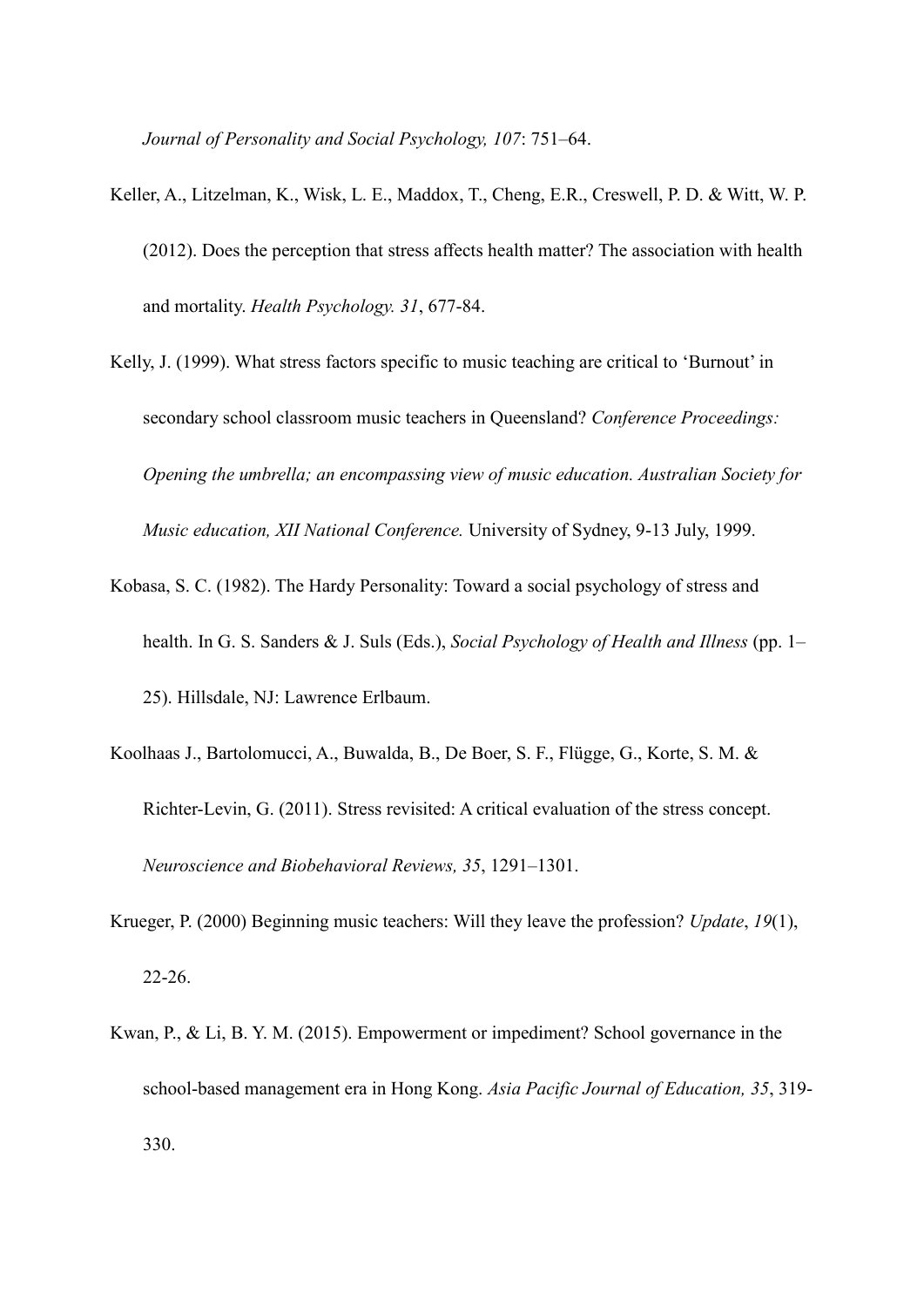- Kyriacou, C. (2001). Teacher stress: Directions for future research. *Educational Review*, *53*(1), 27-35.
- Kyriacou, C. & Chien, P. Y. (2004). Teacher stress in Taiwanese primary schools. *The Journal of Educational Enquiry*, *5*(2), 86-104.
- Lee, J. F. K. (2008). A Hong Kong case of lesson study—Benefits and concerns. *Teaching and Teacher Education, 24*, 1115-1124.
- Liu, S. & Onwuegbuzie, A. J. (2012). Chinese teachers' work stress and their turnover intention. *International Journal of Educational Research*, *53*, 160-170.
- Luk-Fong, Y. Y. P. (2009) Teachers' stress and a teachers' development course in Hong Kong: turning 'deficits' into 'opportunities'. *Professional Development in Education, 35*, 613- 634.
- McCormick, J., Ayres, P. L. & Beechey, B. (2006). Teacher self-efficacy, stress and coping in a major curriculum reform: applying theory to context. *Journal of Educational Administration, 44*(1), 53-70.
- Meng, L. & Liu, S. (2009). Mathematics teacher stress in Chinese secondary schools. *The Journal of Educational Enquiry*, *8*(1), 73-96.
- Pang, I. (2012). Teacher stress in working with challenging students in Hong Kong. *Educational Research for Policy and Practice, 11*(2), 119-139.

Pepe, A. & Addimando, L. (2013). Comparison of occupational stress in response to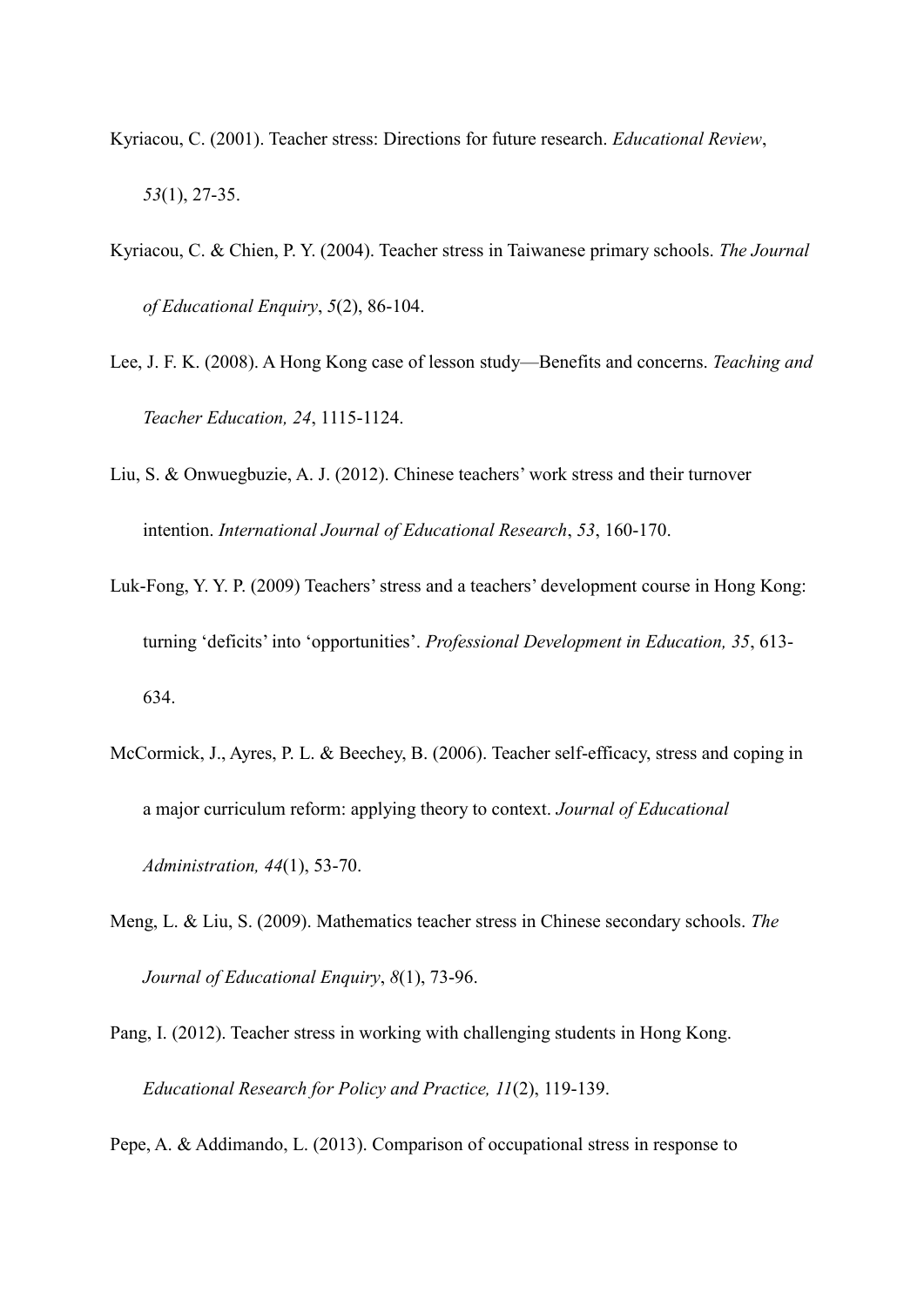challenging behaviours between feneral and special education primary teachers in northern Italy. *International Journal of Special Education, 28*(1), 14-26.

- Pinquart, M. & Sörensen, S. (2003). Differences between caregivers and noncaregivers in psychological health and physical health: a meta-analysis. *Psychology and Aging, 18*, 250.
- Richards, J. (2012). Teacher stress and coping strategies: A national snapshot. *The Educational Forum, 76*, 299-316.
- Rigby, C. & Bennett, H. (1996). Teacher stress interventions: a comparative study. *South African Journal of Education, 16*(1), 38-45.
- Scheib, J. W. (2003). Role stress in the professional life of the school music teacher: A collective case study. *Journal of Research in Music Education, 51*(2), 124-136.
- Scheib, J. W. (2006). Tension in the life of the school music teacher: A conflict of ideologies. *Update, 24*(2), 5-13.
- Schlotz, W., Yim, I. S., Zoccola, P. M., Jansen, L. & Schulz, P. (2011). *The perceived stress reactivity scale: Measurement invariance, stability, and validity in three countries*. Psychol Assess.
- Schneiderman, N., Ironson, G. & Siegel, S. D. (2005). Stress and health: psychological, behavioral, and biological determinants. *Annual Review of Clinical Psychology 1*, 607- 628.